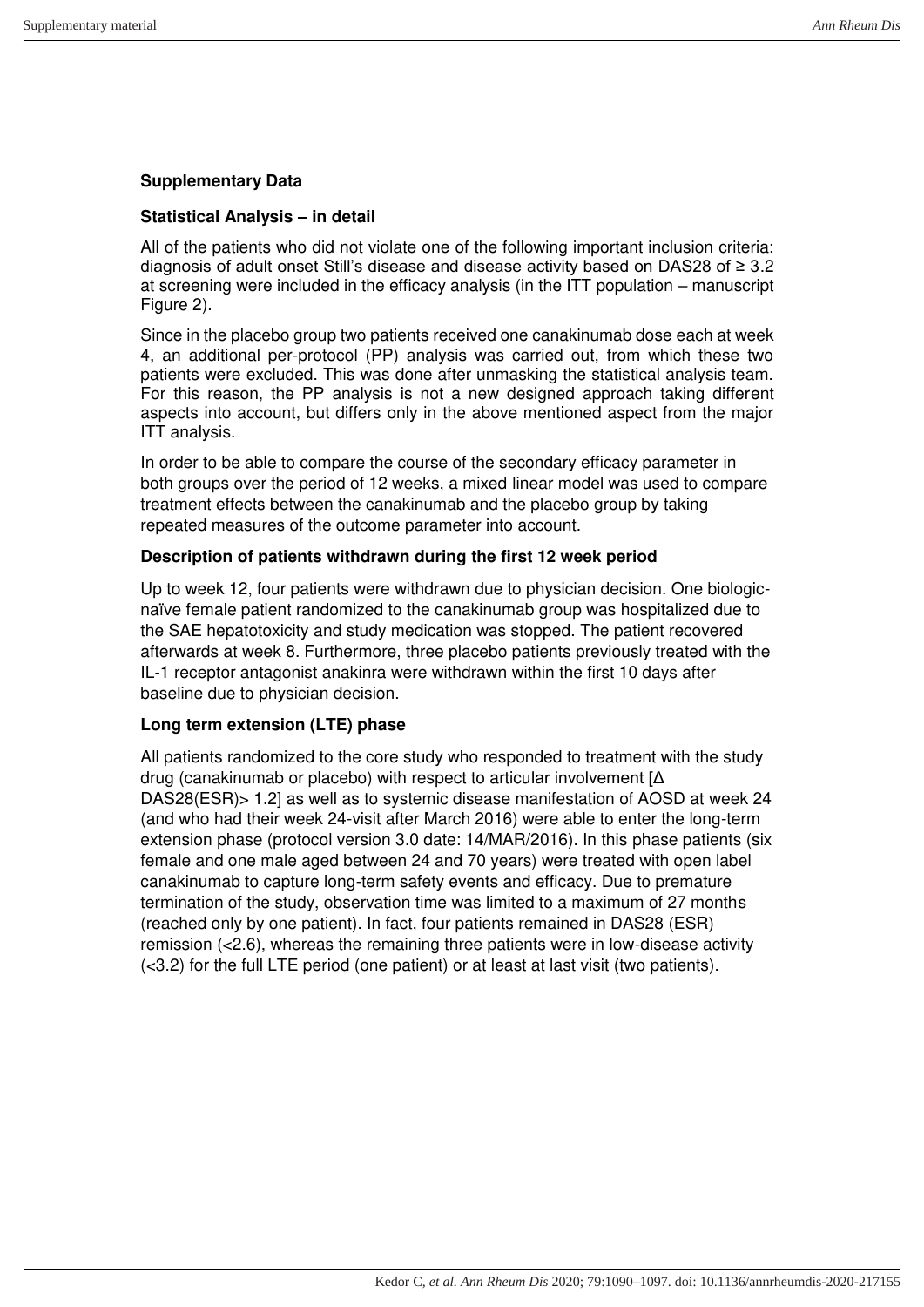|                              |              | <b>Canakinumab</b> | <b>Placebo</b> |
|------------------------------|--------------|--------------------|----------------|
| <b>Parameter</b>             |              | $n = 18$           | $n = 17$       |
| Age                          | Range        | (22; 62)           | (24; 70)       |
| Time since diagnosis (years) | Range        | (0.1; 22)          | (0; 14.3)      |
| 68 tender joint count        | Median (IQR) | 7.5(5;11)          | 6(5; 11)       |
| 66 swollen joint count       | Median (IQR) | 5(5;6)             | 6(4; 8)        |
| Physician's global (NRS)     | Mean (SD)    | 5.5(1.5)           | 6(2.1)         |
| Patient's global (NRS)       | Mean (SD)    | 6.89(2.5)          | 6.53(2.5)      |
| Pain in the joints (NRS)     | Mean (SD)    | 6.61(2.6)          | 6.35(2.7)      |
| HAQ-DI                       | Mean (SD)    | 1.31(0.6)          | 1.29(0.8)      |
| number of LOM joints         | Mean (SD)    | 4.94(3.7)          | 6.29(3.8)      |
| SF-36 physical health        | Mean (SD)    | 29.39(9.1)         | 28.73 (8.2)    |
| SF-36 mental health          | Mean (SD)    | 37.8(9.1)          | 46.31 (13.7)   |

|  | Table S1: Demographic and Disease characteristics by treatment group at baseline |
|--|----------------------------------------------------------------------------------|
|  |                                                                                  |

Physician's global: Physician's global assessment of disease activity, Patient's global: Patient's global assessment of disease activity (last 24 hours), Pain in the joints: Patient's assessment of pain in the joints (last 24 hours), number of LOM joints: number of joints with limitation of motion

Limitation of motion (LOM): The binary variable to indicate LOM for a joint was derived based on the evaluation of possible motion in different directions for that joint and the ability to reach the resting position. If more than half of values for a joint were missing, then LOM was set to missing. If at least one but less than half of values for a joint were missing, the joint was considered as joint with LOM. The number of joints with LOM was calculated as 12\*(number of joints with LOM)/(number of available joint classifications).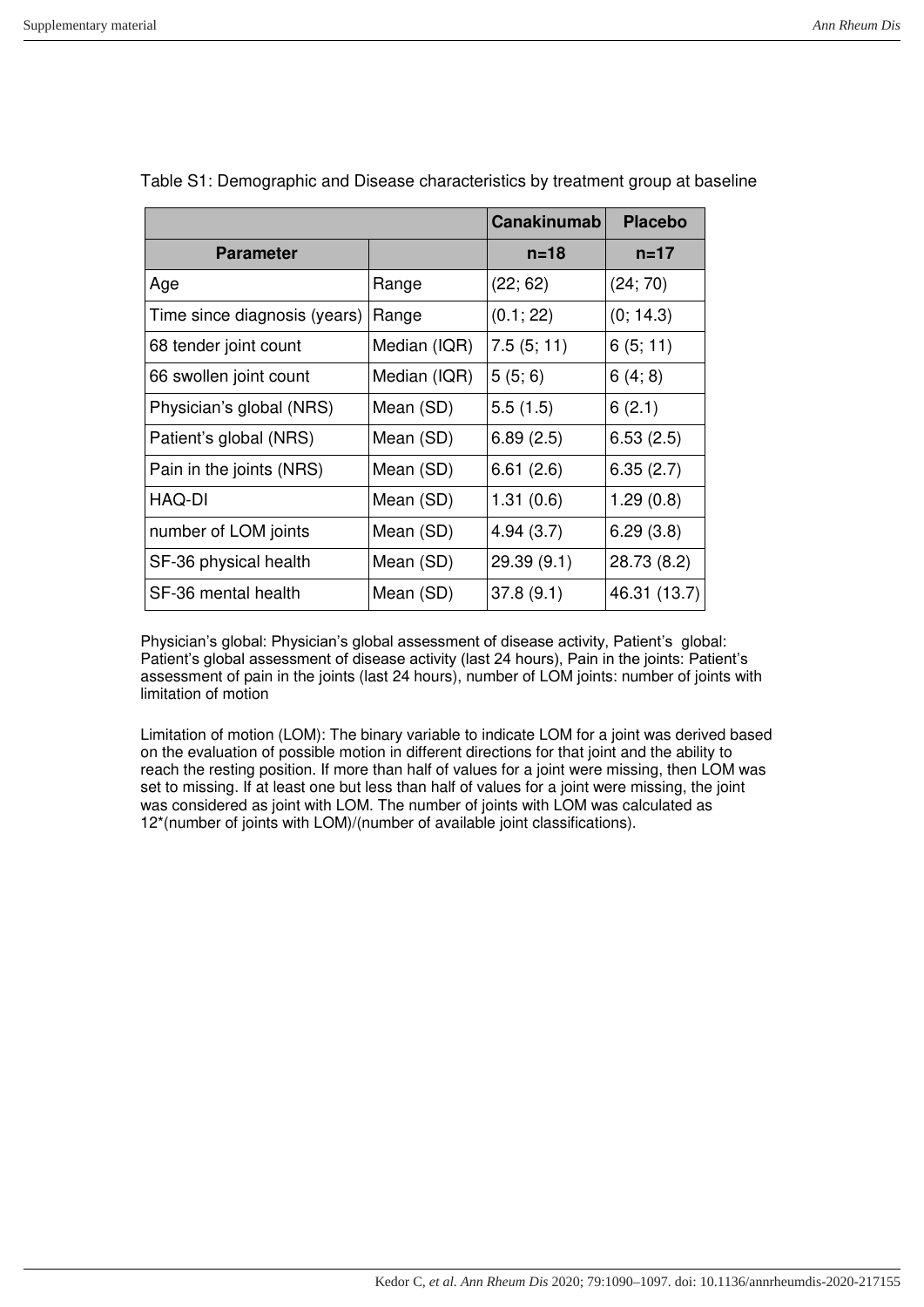|                  |                    |               | Canakinumab<br>outcome at week 12 |               | Placebo outcome at<br>week 12 | Group compar.     |                    |
|------------------|--------------------|---------------|-----------------------------------|---------------|-------------------------------|-------------------|--------------------|
| <b>Parameter</b> | mean at<br>scr. bl | <b>LSmean</b> | 95% CI<br><b>LSmean</b>           | <b>LSmean</b> | 95% CI<br><b>LSmean</b>       | p-value<br>param. | p-value<br>nonpar. |
| DAS28(ESR)       | 5.3                | 3.1           | $[2.4 \; ; \; 3.8]$               | 4.32          | [3.6; 5]                      | 0.02              | $\mathbf{r}$       |
| DAS28(CRP)       | 5                  | 3.31          | [2.7; 3.9]                        | 4.16          | [3.6; 4.8]                    | 0.05              | $\sim$             |
| Patient's global | 6                  | 3.48          | [2.3; 4.6]                        | 4.85          | [3.7; 6]                      | 0.10              | $\mathbf{r}$       |
| $ESR$ (mm/h)     | 41.5               | 16.46         | [7.8; 25.1]                       | 27.98         | [19.1; 36.9]                  | (0.07)            | 0.09               |
| $CRP$ (mg/L)     | 51.2               | 19.05         | [6.3; 31.8]                       | 28.76         | [15.6; 41.9]                  | (0.29)            | 0.07               |
| 28 SJC           | 5.6                | 2.87          | [1.5; 4.2]                        | 3.85          | [2.5; 5.2]                    | (0.32)            | 0.09               |
| <b>28 TJC</b>    | 7                  | 3.6           | [2.2; 5]                          | 4.6           | [3.1; 6.1]                    | (0.34)            | 0.05               |

Table S2: ITT-Comparison of DAS28 related disease activity parameters at week 12 by means of ANCOVA

mean at scr. bl.: overall mean at screening and baseline of both groups used for adjustment, as obs.: as observed, 28 SJC: 28 swollen joint count, 28 TJC: 28 tender joint count, p-value param.: p-value of the parametric ANCOVA, p-nonpar: p-value of the nonparametric ANCOVA p-values in parentheses are given for comparison but are not used for interpretation. For the analysis of covariance (ANCOVA) of continuous variables at week 12, adjusting for baseline status, the LOCF method was applied to missing week 12 values.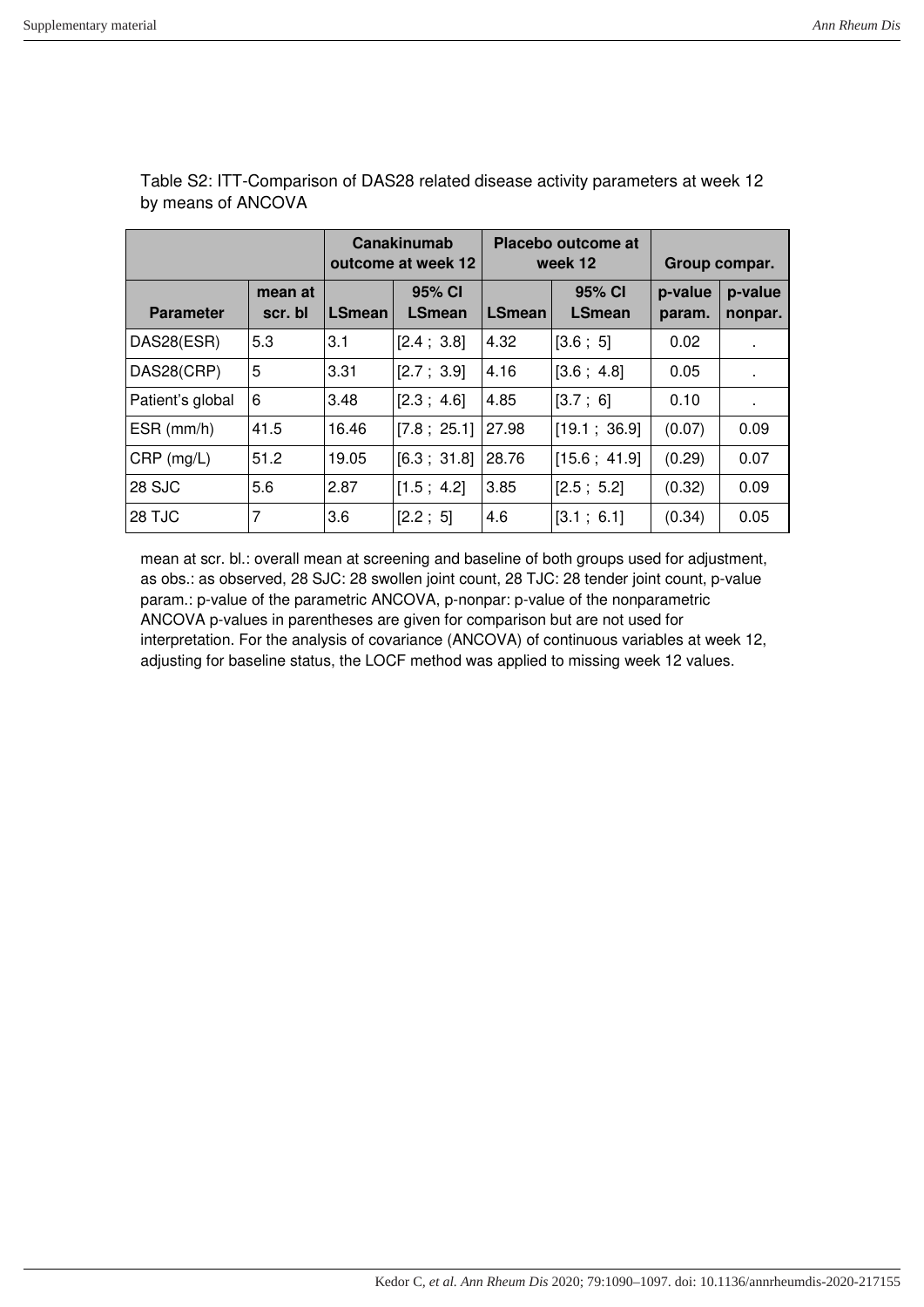|                          |                     | Canakinumab  |                      | <b>Placebo</b> |            |
|--------------------------|---------------------|--------------|----------------------|----------------|------------|
| <b>Outcome parameter</b> | responde<br>$n$ (%) | 95% CI       | responder<br>$n$ (%) | 95% CI         | p<br>value |
| DAS28 (CRP) Response     | 12 (66.7)           | [43.1; 85.2] | 5(33.3)              | [13.4; 59.2]   | 0.08       |
| ACR20 week 12            | 11(61.1)            | [37.7; 81.1] | 5(33.3)              | [13.4; 59.2]   | 0.17       |
| ACR30 week 12            | 11(61.1)            | [37.7; 81.1] | 3(20)                | [5.4; 45.3]    | 0.03       |
| ACR30 mod. week 12       | 10 (55.6)           | [32.7; 76.8] | 2(13.3)              | [2.3; 37.5]    | 0.03       |
| ACR50 week 12            | 9(50)               | [27.8; 72.2] | 1(6.7)               | [0.3; 28.7]    | 0.01       |
| ACR70 week 12            | 5(27.8)             | [11; 51.3]   | 0(0)                 | [0; 21.8]      | 0.05       |
| ACR90 week 12            | 2(11.1)             | [1.9; 32.1]  | 0(0)                 | [0; 21.8]      | 0.49       |
| EULAR Resp.              | 14 (77.8)           | [54.7; 92.5] | 7(46.7)              | [23.2 ; 71.3]  | 0.08       |
| EULAR DAS(CRP) Resp.     | 13 (72.2)           | [48.7; 89]   | 6(40)                | [18.1; 65.5]   | 0.09       |

Table S3: PP-Achievement of secondary response criteria at week 12

Resp.: response, ACR20: ACR 20% response, and accordingly ACR30 to ACR90: ACR 30% response to ACR 90%response, ACR 30 mod.: modified ACR 30 response, EULAR response: good or moderate response according to the EULAR criterion based on DAS28(ESR) or if specified on DAS28(CRP), diff. response in %: difference between the response rates (in percent), 95% CI: 95% confidence interval



Figure S1: Response rates (PP)

P-values are shown above each pair of bars; P-values in red are significant ACR, American College of Rheumatology; CRP, C-reactive protein; DAS, disease activity score; EULAR, European League Against Rheumatism; PP, per-protocol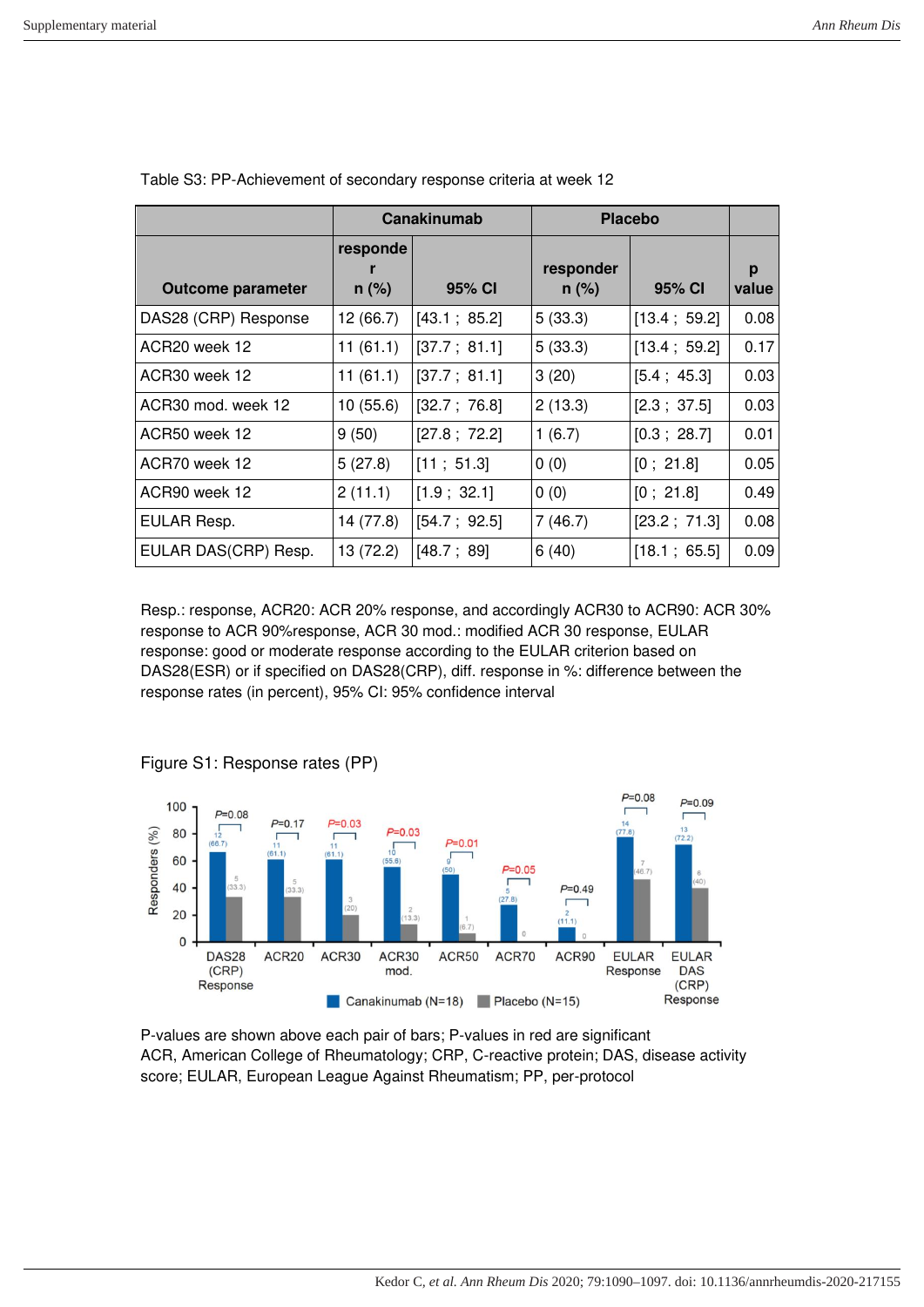|                          |                      | Canakinumab   |                      | <b>Placebo</b> |            |
|--------------------------|----------------------|---------------|----------------------|----------------|------------|
| <b>Outcome parameter</b> | responder<br>$n$ (%) | 95% CI        | responder<br>$n$ (%) | 95% CI         | р<br>value |
| DAS28(ESR) LDA           | 6(33.3)              | [14.8; 56.9]  | 3(20)                | [5.4; 45.3]    | 0.46       |
| DAS28(CRP) LDA           | 9(50)                | [27.8 ; 72.2] | 2(13.3)              | [2.3; 37.5]    | 0.03       |
| DAS28(ESR) remission     | 6(33.3)              | [14.8; 56.9]  | 0(0)                 | [0; 21.8]      | 0.02       |
| DAS28(CRP) remission     | 7(38.9)              | [18.9; 62.3]  | 0(0)                 | [0; 21.8]      | 0.01       |
| extended remission       | 5(27.8)              | [11; 51.3]    | 0(0)                 | [0; 21.8]      | 0.05       |

Table S4: PP-Achievement of low disease activity (LDA), remission according to DAS28(ESR), DAS28(CRP), and extended remission based on DAS28(ESR)

(Column header "responder" describes the number of patients who have reached a low disease activity (LDA) or remission)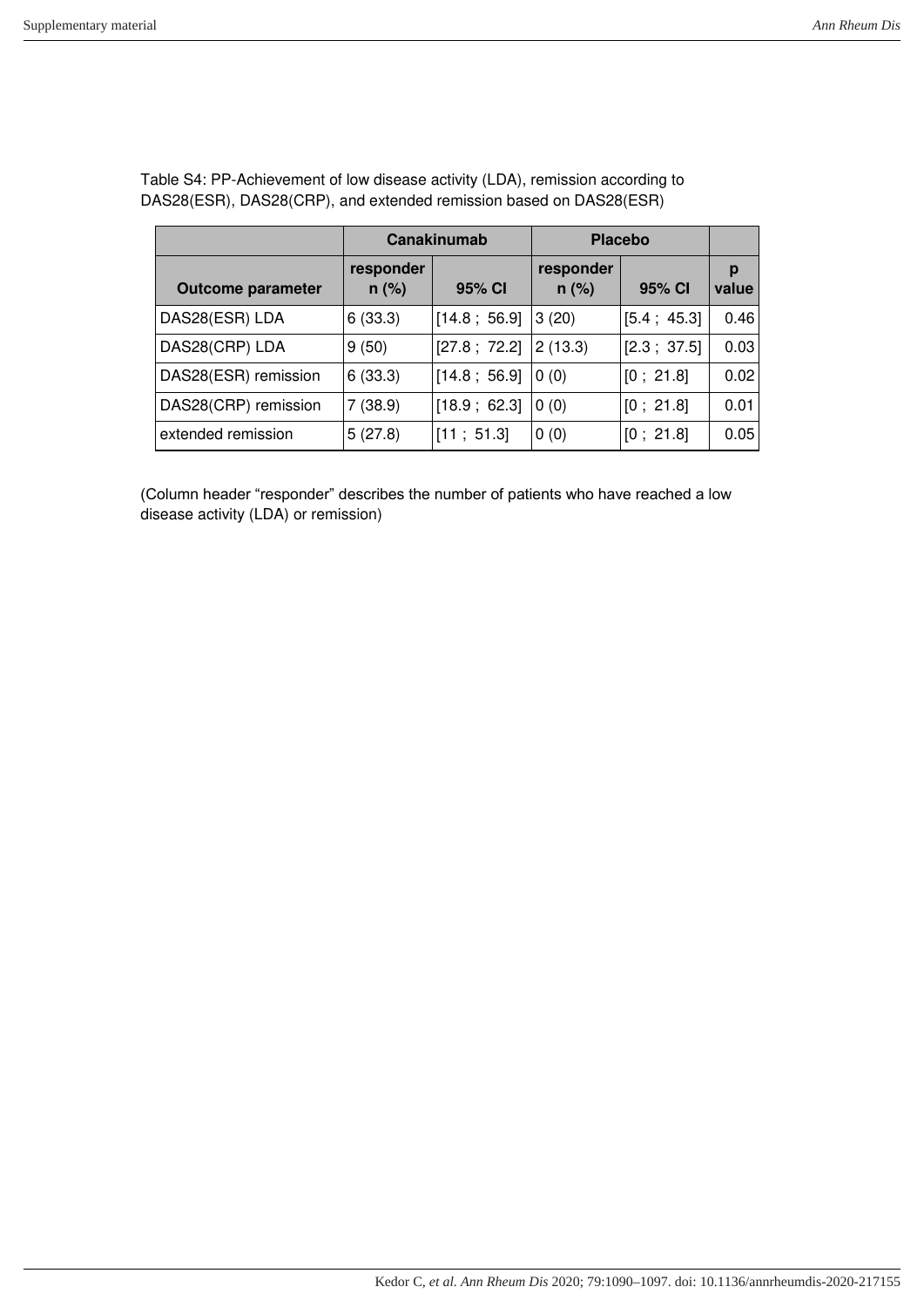|                      |                       |               | Canakinumab<br>outcome at week 12 |               | Placebo outcome at<br>week 12 |                       | Group compar.      |
|----------------------|-----------------------|---------------|-----------------------------------|---------------|-------------------------------|-----------------------|--------------------|
| <b>Parameter</b>     | mean<br>at<br>scr. bl | <b>LSmean</b> | 95% CI<br><b>LSmean</b>           | <b>LSmean</b> | 95% CI<br><b>LSmean</b>       | p-<br>value<br>param. | p-value<br>nonpar. |
| Physician's global   | 5.4                   | 3             | [2; 4]                            | 4.67          | [3.6; 5.8]                    | 0.03                  |                    |
| Pain                 | 5.7                   | 3.63          | [2.6; 4.7]                        | 4.98          | [3.8; 6.1]                    | 0.09                  |                    |
| 66 SJC               | 6.9                   | 3.51          | [2; 5]                            | 4.72          | [3.1; 6.3]                    |                       | 0.04               |
| 68 TJC               | 9.9                   | 5.38          | [3.3 ; 7.5]                       | 7.68          | [5.4; 10]                     | ٠                     | 0.01               |
| Ferritin             | 669.5                 | 483.5         | [19; 948]                         | 691.2         | [182; 1201]                   |                       | 0.28               |
| HAQ-DI               | 1.3                   | 0.73          | [0.5; 1]                          | 1.13          | [0.8; 1.4]                    | 0.05                  |                    |
| n of joints with LOM | 5.6                   | 5.89          | [4.4 ; 7.4]                       | 5.2           | [3.5; 6.9]                    | 0.54                  | 0.60               |
| SF-36 physical       | 29.1                  | 40.03         | $[35.4 \; ; \; 44.7]$             | 29.38         | [24.3; 34.5]                  | 0.01                  |                    |
| SF-36 mental         | 42.4                  | 46.64         | [42.2; 51.1]                      | 45.94         | [41; 50.8]                    | 0.84                  |                    |

Table S5: PP - Comparison of the outcome at week 12 by ANCOVA for physician global, pain, 66/68 joint counts, HAQ-DI, n of joints with limitations of motion and SF-36

66 SJC: 66 swollen joint count, 68 TJC: 68 tender joint count, Physician's global: Physician's global assessment of disease activity, Pain: Patient's assessment of pain in the joints, mean at scr. bl.: overall mean at screening and baseline (both groups) used for adjustment, obs.: observed, p-value param.: p-value of the parametric ANCOVA, p-nonpar: p-value of the nonparametric ANCOVA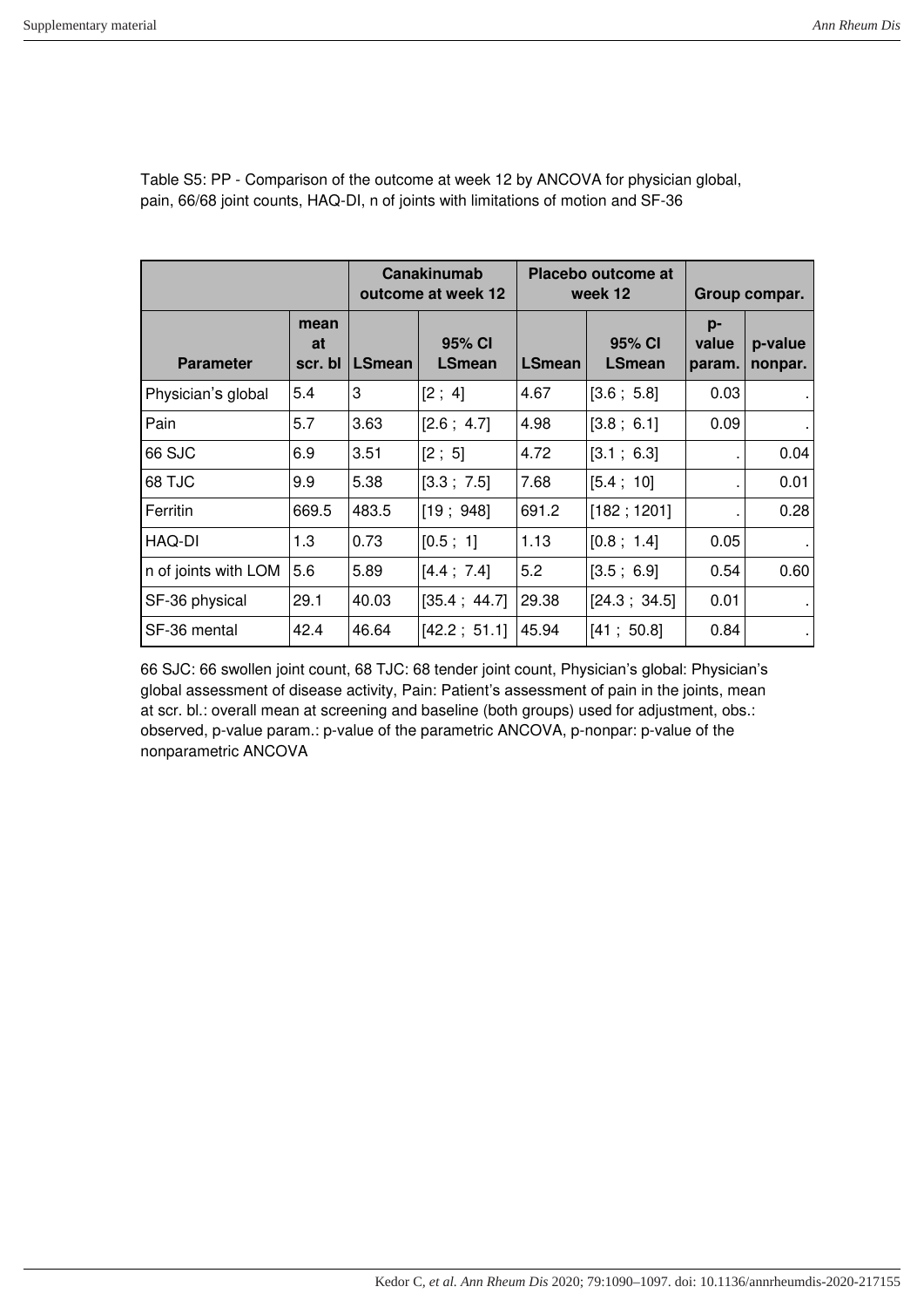Table S6: Response to different criteria and remission according to DAS28(ESR) of patients randomized to canakinumab (CAN) (n=18 patients) compared to placebo non-responder who switchted to canakinumab (n=7) by weeks treated with canakinumab

|                           |                  | Pat.<br>random.<br>to CAN<br>$(n=18)$ | Plac NR<br>who<br>switched to<br>$CAN (n=7)$ | <b>CAN vs Plac NR</b>           |
|---------------------------|------------------|---------------------------------------|----------------------------------------------|---------------------------------|
| <b>Response parameter</b> | weeks<br>treated | responder<br>$n$ (%)                  | responder<br>$n$ (%)                         | diff. response<br>in % [95% CI] |
| DAS28(ESR)                | 4                | 11(61.1)                              | 6(85.7)                                      | $-24.6$ [ $-55.2$ ; 21.3]       |
| DAS28(ESR)                | 8                | 13 (72.2)                             | 5(71.4)                                      | $0.8$ [-35; 44.2]               |
| DAS28(ESR)                | 12               | 12(66.7)                              | 7(100)                                       | $-33.3$ $[-59; 10.5]$           |
| DAS28(CRP)                | 4                | 12(66.7)                              | 4(57.1)                                      | $9.5$ [-31.2; 51.8]             |
| DAS28(CRP)                | 8                | 14 (77.8)                             | 5(71.4)                                      | 6.3 [-29.1; 49.1]               |
| DAS28(CRP)                | 12               | 12(66.7)                              | 3(42.9)                                      | 23.8 [-21.2; 63.2]              |
| EULAR Resp.               | 4                | 13 (72.2)                             | 6(85.7)                                      | $-13.5$ [ $-44.2$ ; 32.5]       |
| EULAR Resp.               | 8                | 15(83.3)                              | 5(71.4)                                      | 11.9 [-22.9; 53.9]              |
| EULAR Resp.               | 12               | 14 (77.8)                             | 7(100)                                       | $-22.2$ $[-48. ; 21.2]$         |
| EULAR DAS(CRP) Resp.      | 4                | 12(66.7)                              | 5(71.4)                                      | $-4.8$ $[-41; 40.4]$            |
| EULAR DAS(CRP) Resp.      | 8                | 17 (94.4)                             | 6(85.7)                                      | 8.7 [-18.1; 49.8]               |
| EULAR DAS(CRP) Resp.      |                  | $12$ 13 (72.2)                        | 6(85.7)                                      | $-13.5$ [ $-44.2$ ; 32.5]       |
| ACR20                     | 12               | 11(61.1)                              | 6(85.7)                                      | $-24.6$ [ $-55.2$ ; 21.3]       |
| ACR30                     | 12               | 11(61.1)                              | 4(57.1)                                      | 4 [-36.9; 46.7]                 |
| ACR30 mod.                | 12               | 10(55.6)                              | 4(57.1)                                      | $-1.6$ $[-43.1; 43.2]$          |
| ACR50                     | 12               | 9(50)                                 | 4(57.1)                                      | $-7.1$ $[-48.4 ; 37.9]$         |
| ACR70                     | 12               | 5(27.8)                               | 2(28.6)                                      | $-0.8$ $[-44.2; 35]$            |
| ACR90                     | 12               | 2(11.1)                               | 2(28.6)                                      | $-17.5$ $[-59; 16.4]$           |
| DAS28(ESR) remission      |                  | 4 7(38.9)                             | 4(57.1)                                      | $-18.3$ [ $-58.4$ ; 26.9]       |
| DAS28(ESR) remission      | 8                | 7(38.9)                               | 3(42.9)                                      | $-4$ [ $-46.7$ ; 36.9]          |
| DAS28(ESR) remission      |                  | 12 6(33.3)                            | 3(42.9)                                      | $-9.5$ [ $-51.8$ ; 31.2]        |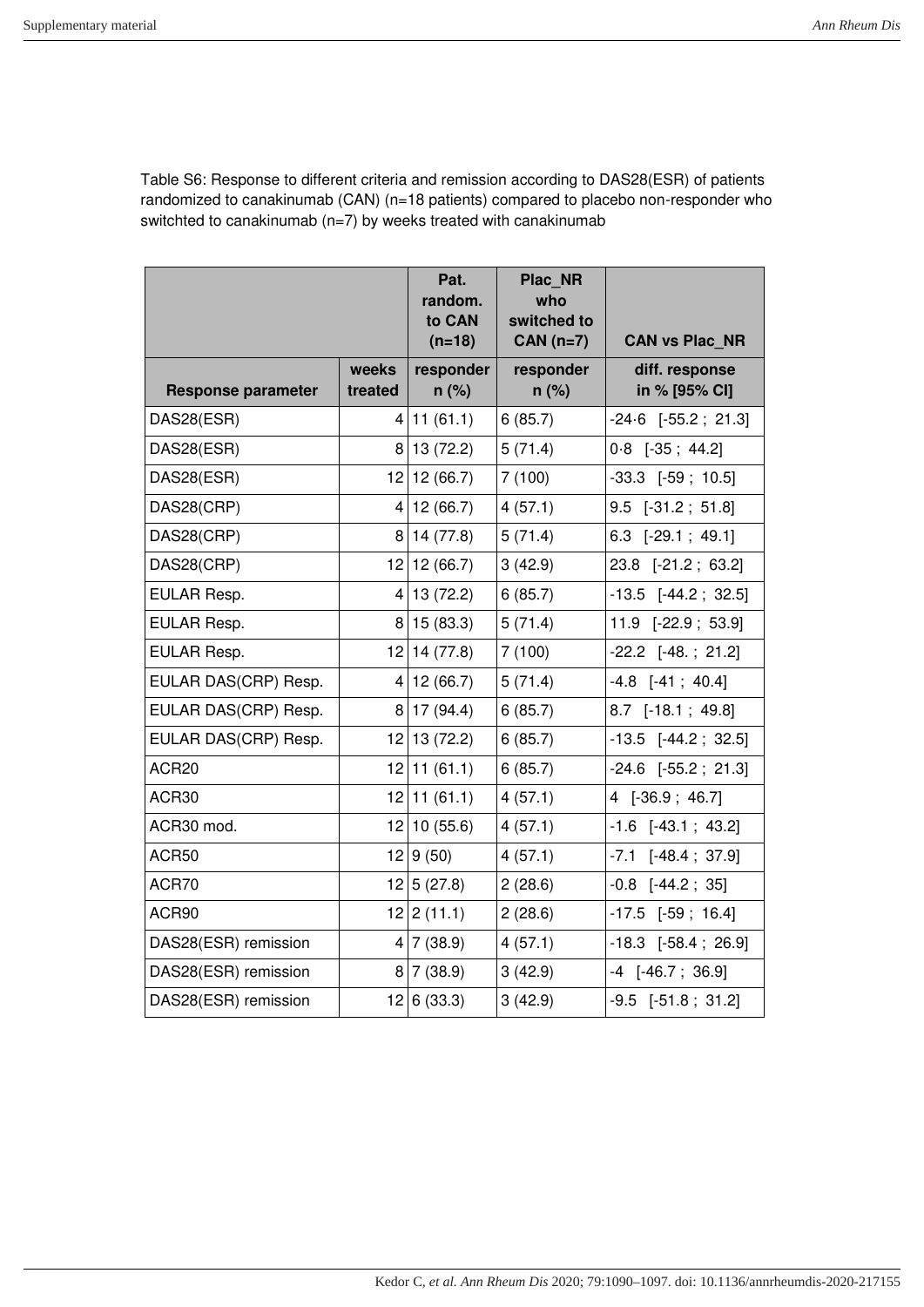#### **SAE-Details**

#### **12-week double-blind period:**

In a 36 year-old female patient, increased liver enzymes led to hospitalization. Since liver biopsy was consistent with drug-induced hepatotoxicity, all potentially causative drugs including canakinumab were stopped by the investigator and the laboratory values normalized subsequently. In a 51-year-old female patient, a patellofemoral pain syndrome led to hospitalization, but treatment with study drug continued without unblinding of the patient. In addition a patient was hospitalized at week 4 because of cerebral ischaemia. She was withdrawn due to this SAE. This patient was later diagnosed as having Whipple disease, being initially misdiagnosed as having AOSD. This patient developed at baseline a non-serious oral candidiasis. Since this patient did not suffer from AOSD, this SAE and this AE were excluded from the tables.

#### **Second period (12-24 weeks)**

In the group of patients treated with canakinumab a 30 years old male patient developed a deep vein thrombosis and a 66 years old female patient was hospitalized due to hypotonia. A 70 years old female patient treated with placebo developed 5 SAEs. She was hospitalized due to: fracture at MCP 5, hand fracture, removal of a medical device at MCP 5, upper abdominal pain, and acute cholecystis.

Suppl. Table S8 shows an overview of these SAEs.

#### **LTE-period:**

One event occurred in a 70 year-old patient due to hospitalization for upper abdominal pain (this patient had previously been hospitalized for cholecystitis in the 24-week blinded period). The patient was switched to canakinumab in the LTE phase and the study drug was only temporally suspended. The second SAE occurred in a 51years old female patient who developed a chondromalacia of the knee following a patellofemoral syndrome during the double blinded phase.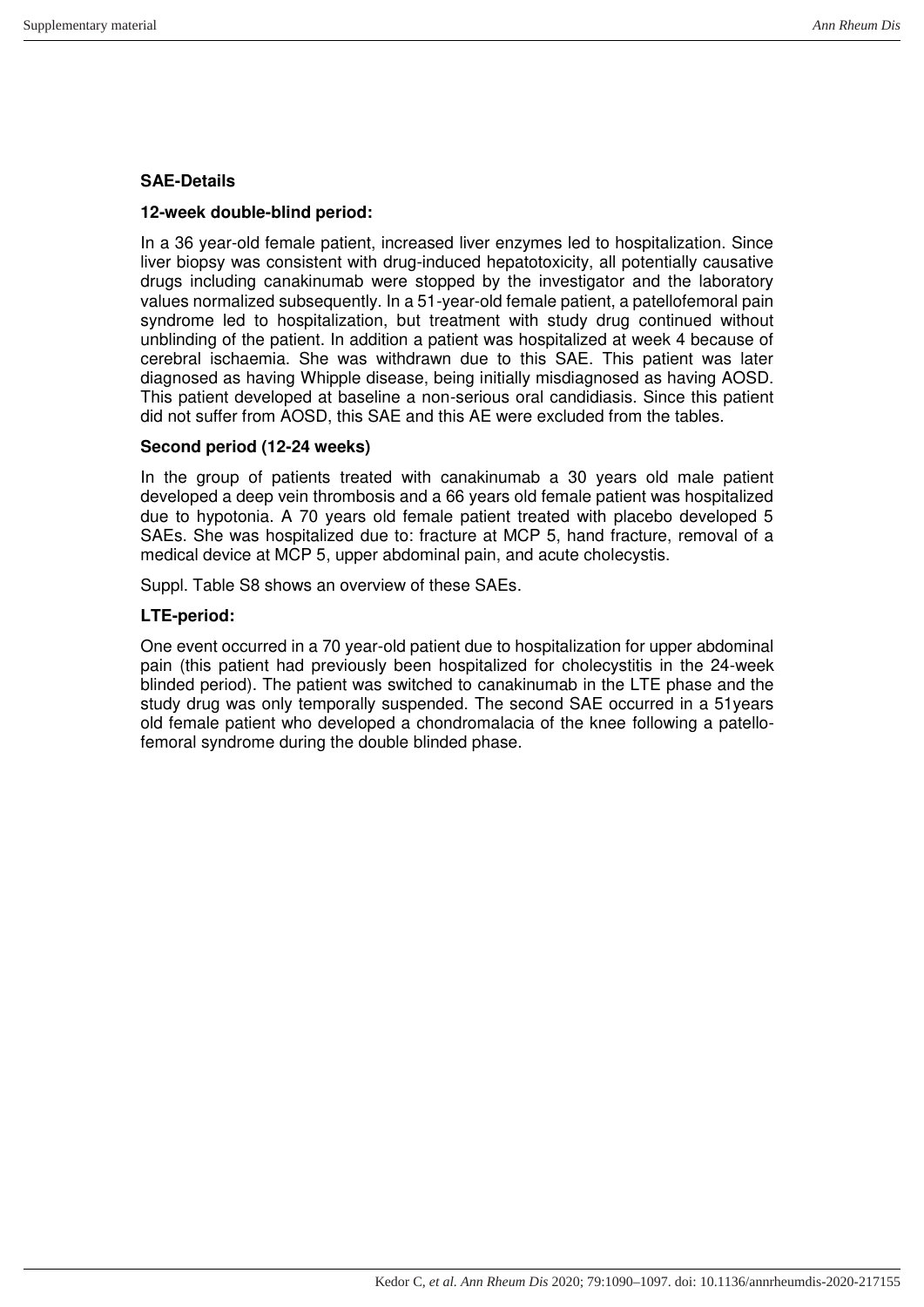Table S7: Serious adverse events observed within the first 12-week-period and of the period from weeks 12 to 24

| <b>Exposure</b><br>group | <b>MedDRA</b> preferred term               | <b>MedDRA SOC term</b>                          | n of<br>events | rate<br>100py | Hospita<br>-lization | <b>Severity</b> | <b>Ramifications</b><br>for the<br>investigational<br>medicinal<br>product |
|--------------------------|--------------------------------------------|-------------------------------------------------|----------------|---------------|----------------------|-----------------|----------------------------------------------------------------------------|
|                          | Canakinumab   Hepatotoxicity               | Hepatobiliary disorders                         |                | 6.5           | yes                  | moderate        | withdrawn                                                                  |
|                          | Canakinumab   Patellofemoral pain syndrome | Musculoskeletal and connective tissue disorders |                | 6.5           | yes                  | moderate        | none                                                                       |
| Canakinumab   Hypotonia  |                                            | Nervous system disorders                        |                | 6.5           | yes                  | severe          | none                                                                       |
|                          | Canakinumab Deep vein thrombosis           | Vascular disorders                              |                | 6.5           | no                   | moderate        | none                                                                       |
|                          | Placebo Abdominal pain upper               | Gastrointestinal disorders                      |                | 20.3          | yes                  | severe          | none                                                                       |
|                          | Placebo Cholecystitis acute                | Hepatobiliary disorders                         |                | 20.3          | yes                  | severe          | none                                                                       |
|                          | Placebo Fracture                           | Injury, poisoning and procedural complications  |                | 20.3          | yes                  | severe          | none                                                                       |
|                          | Placebo   Hand fracture                    | Injury, poisoning and procedural complications  |                | 20.3          | ves                  | moderate        | none                                                                       |
|                          | Placebo   Medical device removal           | Surgical and medical procedures                 |                | 20.3          | yes                  | severe          | none                                                                       |

Rate per 100py: rate per 100 patient-years.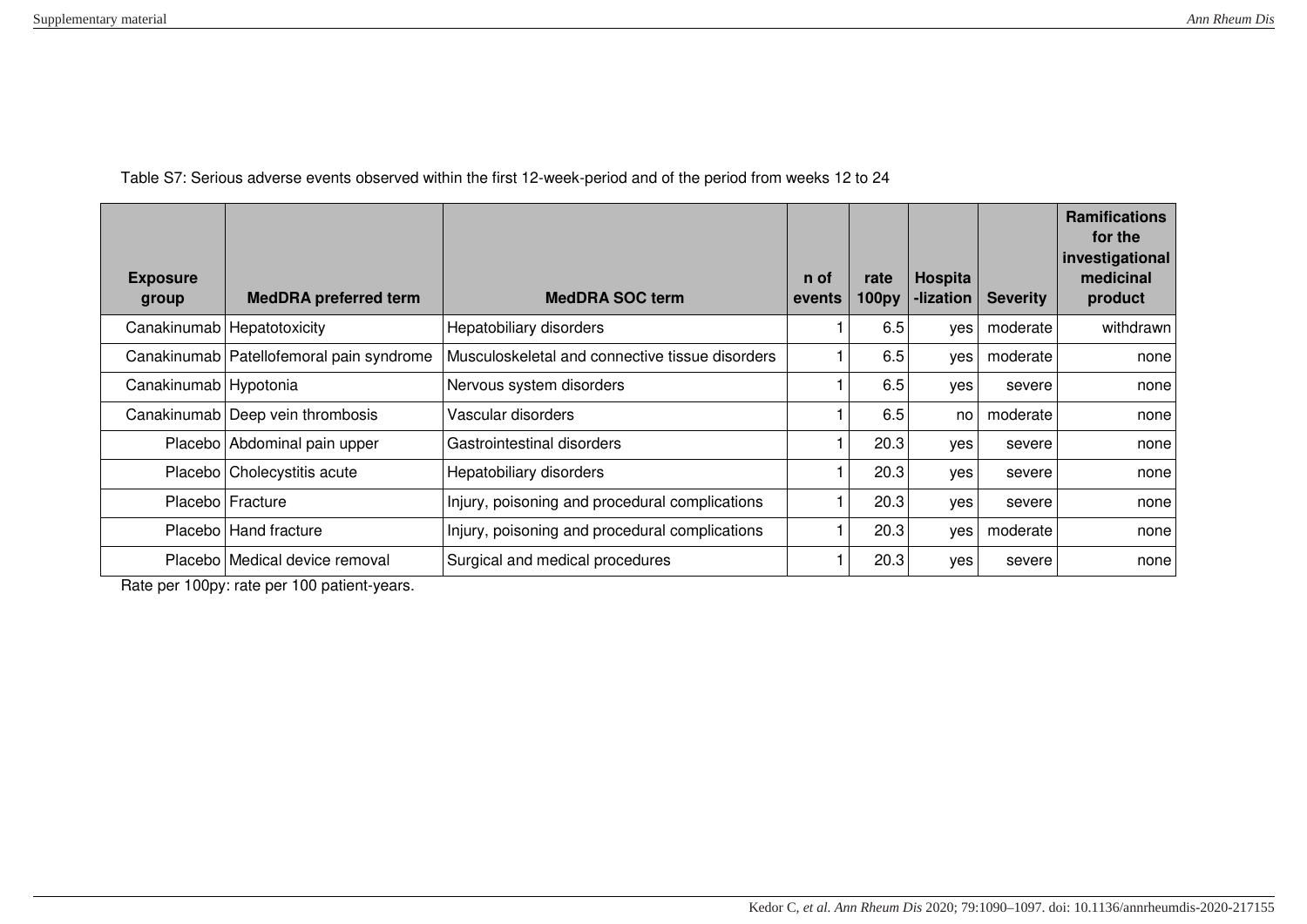#### **AEs**

Within the first 12 weeks period the exposure time to canakinumab of 18 patients randomized to the verum group and two patients who received one dose of canakinumab at week 4 summed up to 4.39 patient-years in total. Whereas the placebo exposure time of 17 patients randomized to placebo was 3.16 patient-years. During this very limited exposure time 47 non-serious adverse events were observed in patients exposed to canakinumab and 21 non-serious AE were observed during exposure to placebo. Among them, there were 6 patients who developed infections in both groups.

During the core study in total (between baseline and week 24) 27 patients were exposed to canakinumab: 18 patients randomized to canakinumab at baseline + 7 placebo non-responder who switched to canakinumab at week 12 plus 2 placebo patients who received canakinumab incorrectly at week 4. The exposure time of these 27 patients summarized to 15.3 patient-years. This exposure time was approximately 3 times higher than that of the 17 patients exposed to placebo: 4.9 patient-years. Due to the three-times higher exposure time the absolute number of AEs was higher in canakinumab exposed patients. However, the AE rate per 100 patient-years of exposure was rather equal in both groups. A summary of all AEs is shown in Table S9. Two placebo patients who dropped out in the first 10 days after baseline, one placebo responder and one placebo non-responder who switched to canakinumab did not experience an AE.

All patients who entered the LTE phase developed between one and 10 AEs during this phase. From the 33 AEs, 19 AEs were ongoing from the core phase of the study (Table S10).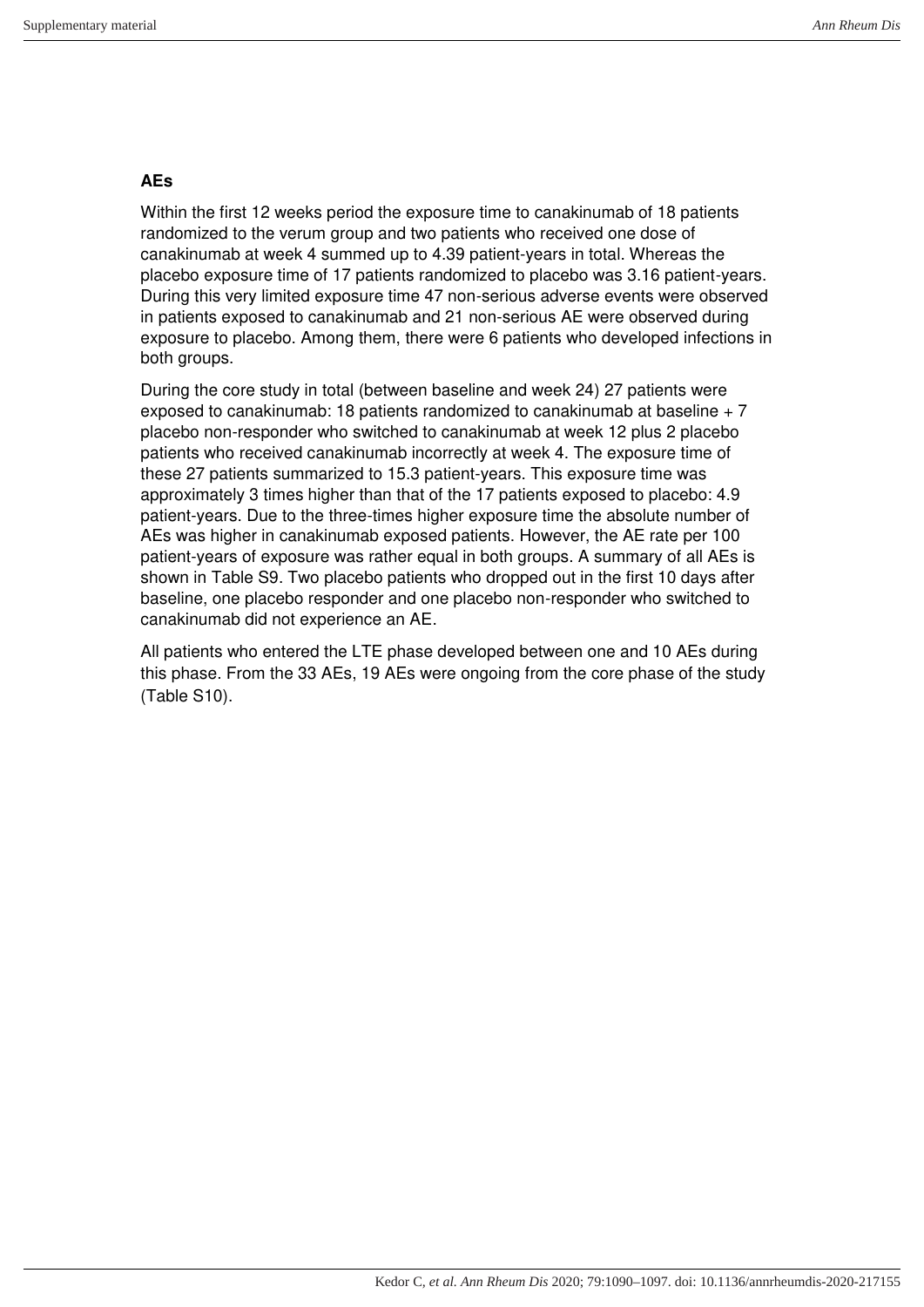|                                                         |                              |                   | <b>Canakinumab</b>   |                |                |                   | <b>Placebo</b>       |                |                |  |
|---------------------------------------------------------|------------------------------|-------------------|----------------------|----------------|----------------|-------------------|----------------------|----------------|----------------|--|
| <b>MedDRA SOC term</b>                                  | <b>MedDRA</b> preferred term | n of<br><b>AE</b> | rate<br><b>100py</b> | n of<br>pat.   | $%$ of<br>pat. | n of<br><b>AE</b> | rate<br><b>100py</b> | n of<br>pat.   | $%$ of<br>pat. |  |
| Blood and lymphatic system disorders                    | Lymphadenopathy              |                   | 6.5                  | 1              | 3.7            | $\mathbf 0$       | $\Omega$             | $\Omega$       | 0              |  |
| Ear and labyrinth disorders                             | Tinnitus                     |                   | 6.5                  |                | 3.7            | 0                 | 0                    | $\Omega$       | 0              |  |
| Endocrine disorders                                     | Cushingoid                   |                   | 6.5                  |                | 3.7            | 0                 | 0                    | $\Omega$       | 0              |  |
| Eye disorders                                           | Eyelid oedema                | 2                 | 13.1                 | 2              | 7.4            | 0                 | 0                    | 0              | 0              |  |
|                                                         | Visual impairment            |                   | 6.5                  |                | 3.7            | $\overline{c}$    | 40.7                 | $\overline{2}$ | 11.8           |  |
|                                                         | Abdominal pain               | $\overline{c}$    | 13.1                 | $\overline{c}$ | 7.4            | $\mathbf 0$       | 0                    | $\Omega$       | 0              |  |
|                                                         | Abdominal pain lower         |                   | 6.5                  |                | 3.7            | $\mathbf 0$       | $\mathbf{0}$         | $\Omega$       | 0              |  |
| Gastrointestinal disorders                              | Aphthous ulcer               |                   | 6.5                  | 1              | 3.7            | $\mathbf 0$       | $\mathbf{0}$         | $\Omega$       | $\mathbf 0$    |  |
|                                                         | Diarrhoea                    | $\overline{2}$    | 13.1                 | $\overline{c}$ | 7.4            | $\overline{c}$    | 40.7                 | $\overline{c}$ | 11.8           |  |
|                                                         | Nausea                       | 4                 | 26.1                 | 3              | 11.1           | $\mathbf{1}$      | 20.3                 | $\mathbf{1}$   | 5.9            |  |
|                                                         | Fatigue                      |                   | 6.5                  |                | 3.7            | $\overline{c}$    | 40.7                 | $\overline{2}$ | 11.8           |  |
| General disorders and administration<br>site conditions | Influenza like illness       | 3                 | 19.6                 | $\overline{c}$ | 7.4            | $\mathbf{1}$      | 20.3                 |                | 5.9            |  |
|                                                         | Injection site rash          |                   | 6.5                  |                | 3.7            | $\mathbf 0$       | $\Omega$             | $\Omega$       | $\Omega$       |  |
|                                                         | Oedema peripheral            |                   | 6.5                  | 1              | 3.7            | 0                 | 0                    | $\Omega$       | $\Omega$       |  |
|                                                         | <b>Bronchitis</b>            | $\overline{2}$    | 13.1                 | $\overline{c}$ | 7.4            | $\mathbf{1}$      | 20.3                 | 1              | 5.9            |  |
| Infections and infestations                             | Erysipelas                   |                   | 6.5                  |                | 3.7            | 0                 | $\Omega$             | $\Omega$       | $\Omega$       |  |
|                                                         | Herpes zoster                | 0                 | 0                    | 0              | 0              |                   | 20.3                 |                | 5.9            |  |

Table S8: Non-serious adverse events observed within the core study from baseline to week 24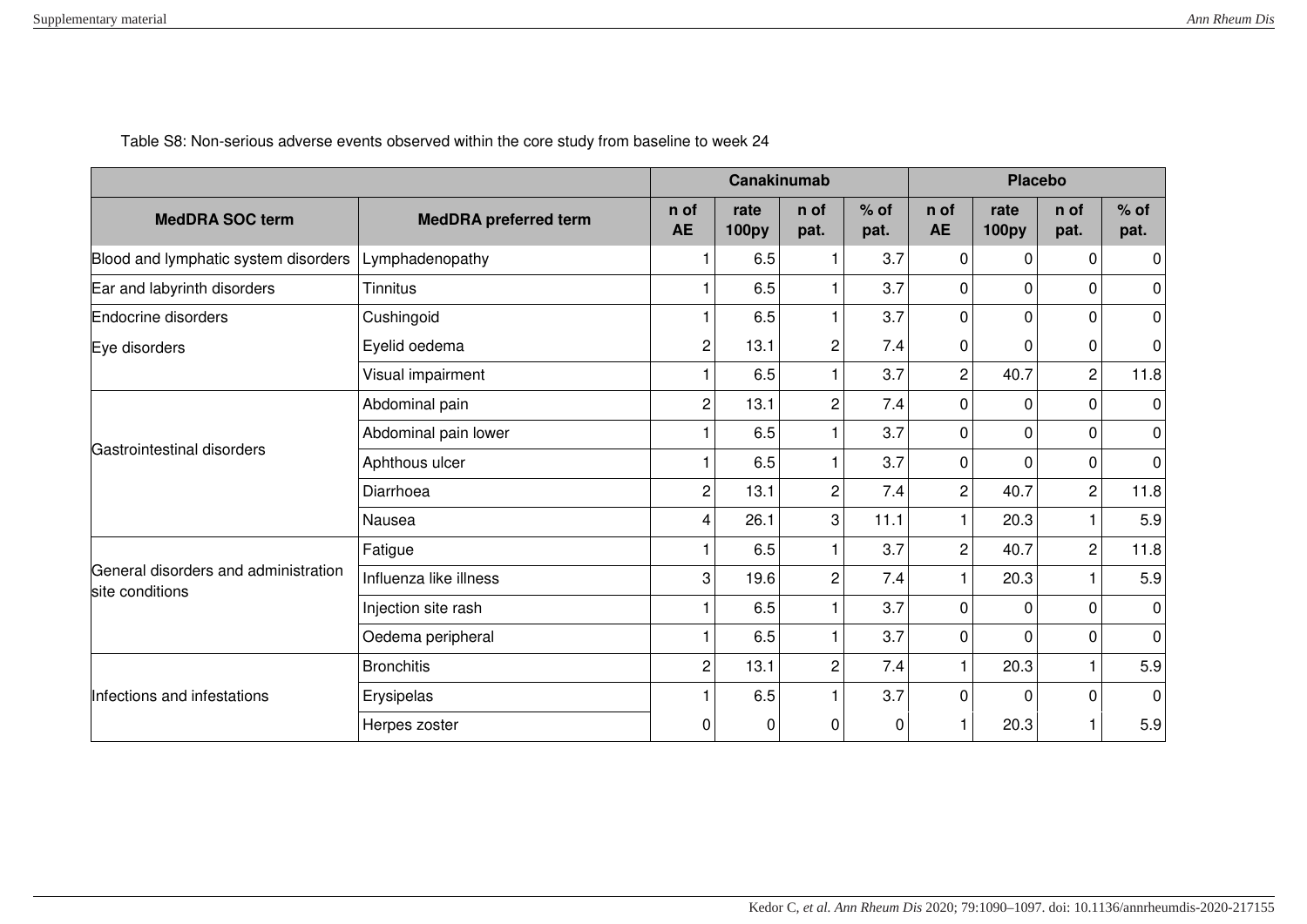|                                                   |                                    |                   | Canakinumab          |                |                | <b>Placebo</b>    |                      |              |                |
|---------------------------------------------------|------------------------------------|-------------------|----------------------|----------------|----------------|-------------------|----------------------|--------------|----------------|
| <b>MedDRA SOC term</b>                            | <b>MedDRA</b> preferred term       | n of<br><b>AE</b> | rate<br><b>100py</b> | n of<br>pat.   | $%$ of<br>pat. | n of<br><b>AE</b> | rate<br><b>100py</b> | n of<br>pat. | $%$ of<br>pat. |
|                                                   | Infection                          |                   | 6.5                  |                | 3.7            | $\mathbf 0$       | 0                    | $\Omega$     | $\pmb{0}$      |
|                                                   | Nasopharyngitis                    | 8                 | 52.3                 | 6              | 22.2           | 3                 | 61                   | 3            | 17.6           |
|                                                   | Oral herpes                        |                   | 6.5                  |                | 3.7            | $\mathbf 0$       | 0                    | $\mathbf 0$  | $\pmb{0}$      |
|                                                   | Otitis media                       |                   | 6.5                  |                | 3.7            | 0                 | 0                    | $\Omega$     | 0              |
|                                                   | Pyrexia                            |                   | 6.5                  |                | 3.7            | 0                 | $\Omega$             | $\Omega$     | 0              |
|                                                   | Rhinitis                           |                   | 6.5                  |                | 3.7            | 0                 | $\Omega$             | $\Omega$     | $\pmb{0}$      |
|                                                   | <b>Tooth abscess</b>               | $\mathbf 0$       | $\mathbf 0$          | $\mathbf 0$    | $\mathbf 0$    | $\mathbf{1}$      | 20.3                 | 1            | 5.9            |
|                                                   | Upper respiratory tract infection  |                   | 6.5                  |                | 3.7            | $\mathbf 0$       | $\Omega$             | $\Omega$     | $\mathbf 0$    |
|                                                   | Urinary tract infection            | $\Omega$          | $\Omega$             | $\mathbf{0}$   | $\mathbf{0}$   | $\mathbf{1}$      | 20.3                 | 1            | 5.9            |
| Injury, poisoning and procedural<br>complications | Meniscus injury                    |                   | 6.5                  |                | 3.7            | 0                 | $\mathbf{0}$         | 0            | $\pmb{0}$      |
|                                                   | Alanine aminotransferase increased |                   | 6.5                  |                | 3.7            | 0                 | 0                    | 0            | 0              |
| Investigations                                    | Hepatic enzyme increased           | $\overline{c}$    | 13.1                 | $\overline{2}$ | 7.4            | $\mathbf 0$       | 0                    | $\mathbf 0$  | 0              |
|                                                   | Transaminases increased            | $\overline{c}$    | 13.1                 | $\overline{2}$ | 7.4            | 0                 | 0                    | 0            | $\pmb{0}$      |
| Metabolism and nutrition disorders                | Appetite disorder                  |                   | 6.5                  |                | 3.7            | 0                 | 0                    | $\Omega$     | $\pmb{0}$      |
|                                                   | Obesity                            |                   | 6.5                  |                | 3.7            | $\mathbf 0$       | $\Omega$             | $\Omega$     | 0              |
| Musculoskeletal and connective tissue             | Arthralgia                         | 7                 | 45.7                 | 4              | 14.8           | $\mathbf{1}$      | 20.3                 | 1            | 5.9            |
| disorders                                         | Back pain                          |                   | 6.5                  |                | 3.7            | 0                 | $\Omega$             | $\mathbf 0$  | 0              |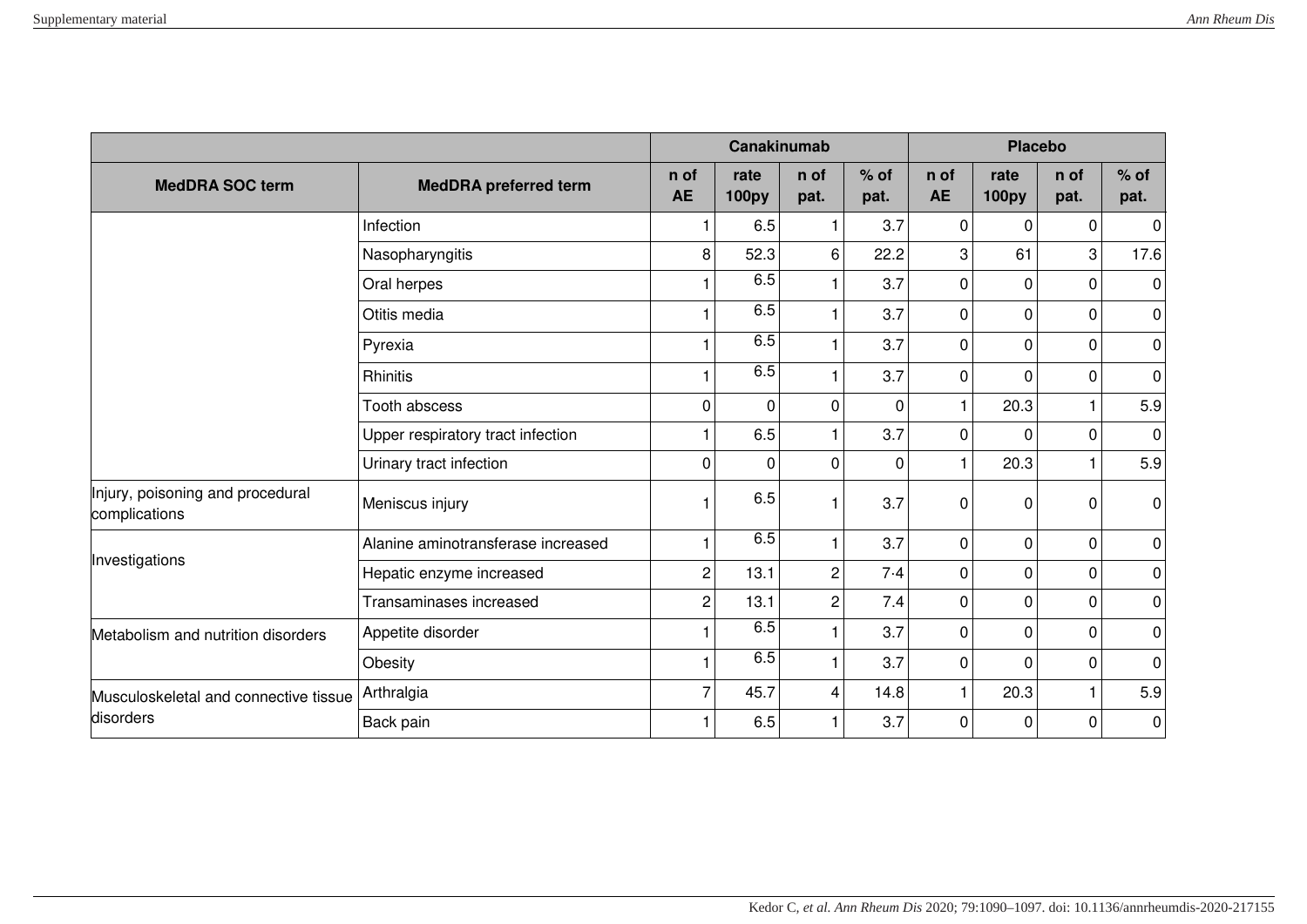|                                                                        |                              |                   | Canakinumab          |              |                | <b>Placebo</b>    |                      |                |                |
|------------------------------------------------------------------------|------------------------------|-------------------|----------------------|--------------|----------------|-------------------|----------------------|----------------|----------------|
| <b>MedDRA SOC term</b>                                                 | <b>MedDRA</b> preferred term | n of<br><b>AE</b> | rate<br><b>100py</b> | n of<br>pat. | $%$ of<br>pat. | n of<br><b>AE</b> | rate<br><b>100py</b> | n of<br>pat.   | $%$ of<br>pat. |
|                                                                        | Groin pain                   |                   | 6.5                  |              | 3.7            | $\mathbf 0$       | 0                    | $\Omega$       | 0              |
|                                                                        | Joint swelling               |                   | 6.5                  |              | 3.7            | $\mathbf 0$       | $\Omega$             | $\Omega$       | 0              |
|                                                                        | Muscle spasms                | 0                 | $\mathbf 0$          | $\mathbf 0$  | $\mathbf 0$    | $\mathbf{1}$      | 20.3                 | 1              | 5.9            |
|                                                                        | Osteoporosis                 |                   | 6.5                  |              | 3.7            | $\mathbf 0$       | $\Omega$             | 0              | $\pmb{0}$      |
|                                                                        | Pain in extremity            |                   | 6.5                  |              | 3.7            | $\mathbf 0$       | $\mathbf{0}$         | $\Omega$       | $\pmb{0}$      |
|                                                                        | Still's disease              | 11                | 71.9                 | 6            | 22.2           | $\overline{c}$    | 40.7                 | $\overline{c}$ | 11.8           |
|                                                                        | Synovitis                    |                   | 6.5                  |              | 3.7            | 0                 | $\Omega$             | $\Omega$       | $\pmb{0}$      |
|                                                                        | Tenosynovitis                |                   | 6.5                  |              | 3.7            | $\mathbf 0$       | 0                    | $\mathbf 0$    | $\pmb{0}$      |
| Neoplasms benign, malignant and<br>unspecified (incl cysts and polyps) | Anogenital warts             |                   | 6.5                  |              | 3.7            | 0                 | 0                    | 0              | $\pmb{0}$      |
|                                                                        | Carpal tunnel syndrome       |                   | 6.5                  |              | 3.7            | $\mathbf 0$       | 0                    | $\mathbf 0$    | $\pmb{0}$      |
|                                                                        | <b>Dizziness</b>             |                   | 6.5                  | 1            | 3.7            | 0                 | 0                    | 0              | 0              |
| Nervous system disorders                                               | Headache                     | 0                 | $\mathbf 0$          | $\mathbf 0$  | $\mathbf 0$    | 4                 | 81.4                 | 3              | 17.6           |
|                                                                        | Intercostal neuralgia        |                   | 6.5                  |              | 3.7            | $\mathbf 0$       | $\mathbf{0}$         | $\Omega$       | $\mathbf 0$    |
|                                                                        | Sciatica                     |                   | 6.5                  |              | 3.7            | 0                 | 0                    | $\Omega$       | 0              |
| Psychiatric disorders                                                  | Affect lability              |                   | 6.5                  |              | 3.7            | $\mathbf 0$       | $\Omega$             | 0              | $\pmb{0}$      |
| Psychiatric disorders                                                  | Depression                   | $\Omega$          | $\Omega$             | $\mathbf{0}$ | $\mathbf{0}$   | $\mathbf{1}$      | 20.3                 | $\mathbf{1}$   | 5.9            |
|                                                                        | Hallucination                |                   | 6.5                  |              | 3.7            | $\mathbf 0$       | $\Omega$             | $\Omega$       | $\pmb{0}$      |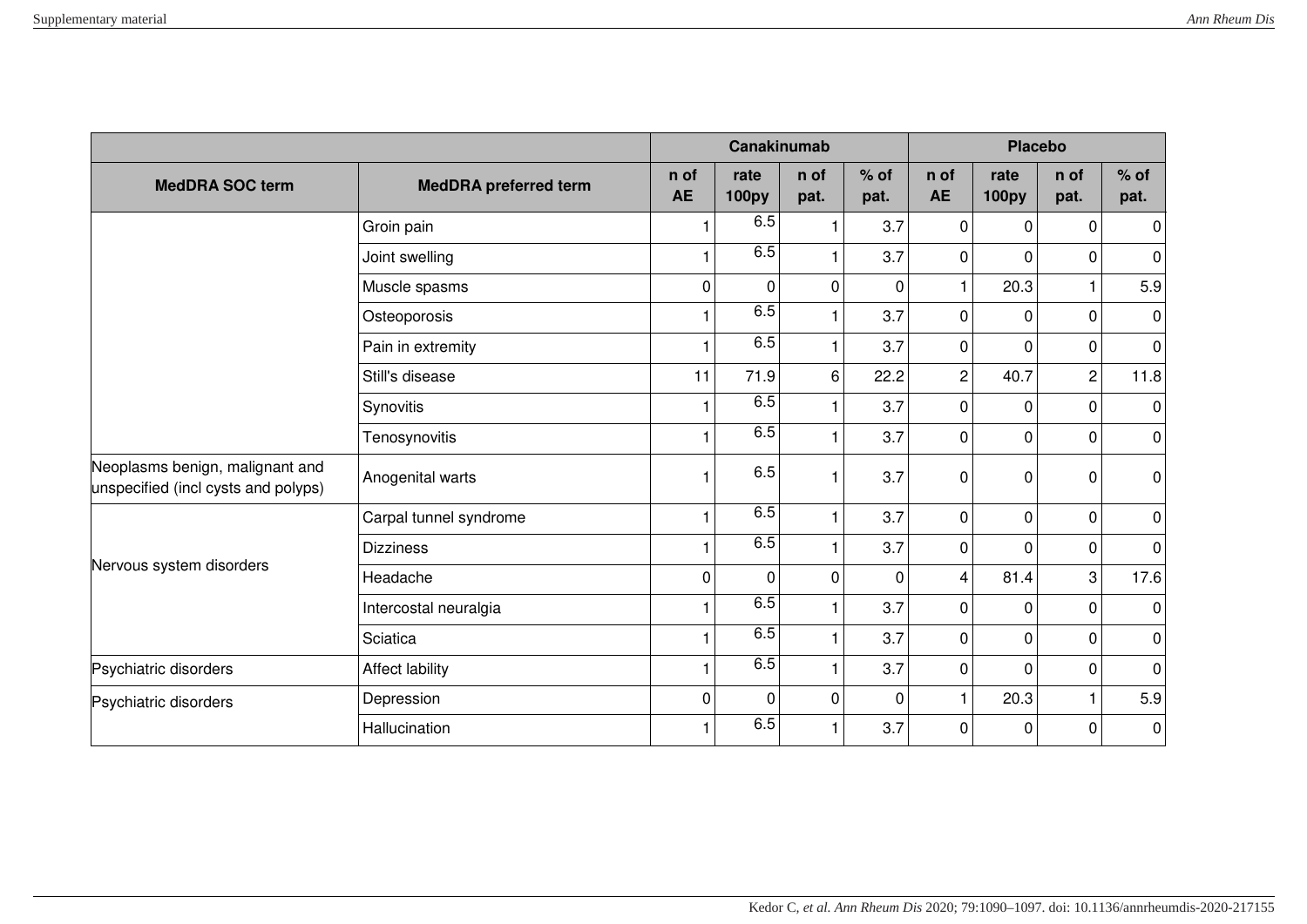|                                           |                              |                   | Canakinumab          |                         |                | <b>Placebo</b>    |                      |                |                |
|-------------------------------------------|------------------------------|-------------------|----------------------|-------------------------|----------------|-------------------|----------------------|----------------|----------------|
| <b>MedDRA SOC term</b>                    | <b>MedDRA</b> preferred term | n of<br><b>AE</b> | rate<br><b>100py</b> | n of<br>pat.            | $%$ of<br>pat. | n of<br><b>AE</b> | rate<br><b>100py</b> | n of<br>pat.   | $%$ of<br>pat. |
|                                           | Sleep disorder               |                   | 6.5                  |                         | 3.7            | 1                 | 20.3                 | 1              | 5.9            |
| Renal and urinary disorders               | Dysuria                      |                   | 6.5                  |                         | 3.7            | $\mathbf 0$       | 0                    | $\mathbf 0$    | $\pmb{0}$      |
|                                           | Haematuria                   |                   | 6.5                  |                         | 3.7            | $\mathbf 0$       | 0                    | $\mathbf 0$    | $\pmb{0}$      |
|                                           | Micturition urgency          |                   | 6.5                  | -1                      | 3.7            | 0                 | 0                    | $\mathbf 0$    | $\pmb{0}$      |
| Reproductive system and breast            | Menstruation irregular       | $\mathbf 0$       | 0                    | $\mathbf 0$             | $\mathbf 0$    | $\mathbf{1}$      | 20.3                 | 1              | 5.9            |
| disorders                                 | Ovarian cyst                 |                   | 6.5                  |                         | 3.7            | 0                 | 0                    | $\Omega$       | 0              |
| Respiratory, thoracic and mediastinal     | Pleurisy                     | $\Omega$          | 0                    | $\mathbf 0$             | $\mathbf 0$    | 0                 | 0                    | $\overline{0}$ | 0              |
| disorders                                 | Rhinorrhoea                  | $\overline{c}$    | 13.1                 |                         | 3.7            | 0                 | $\mathbf{0}$         | 0              | 0              |
|                                           | Acne                         |                   | 6.5                  | 1                       | 3.7            | $\mathbf 0$       | $\Omega$             | $\mathbf 0$    | $\pmb{0}$      |
|                                           | Alopecia                     |                   | 6.5                  |                         | 3.7            | $\mathbf{1}$      | 20.3                 | $\mathbf{1}$   | 5.9            |
|                                           | Dermatitis allergic          | $\mathbf 0$       | 0                    | $\mathbf 0$             | $\mathbf 0$    | $\mathbf{1}$      | 20.3                 | $\mathbf 1$    | 5.9            |
| Skin and subcutaneous tissue<br>disorders | Nail dystrophy               |                   | 6.5                  |                         | 3.7            | 0                 | 0                    | $\mathbf 0$    | $\pmb{0}$      |
|                                           | Pruritus                     | $\mathbf 0$       | 0                    | $\mathbf 0$             | $\mathbf 0$    | 0                 | $\Omega$             | 0              | $\pmb{0}$      |
|                                           | Rash                         |                   | 6.5                  | $\overline{\mathbf{1}}$ | 3.7            | $\mathbf{1}$      | 20.3                 | 1              | 5.9            |
|                                           | Rash pruritic                |                   | 6.5                  | $\overline{1}$          | 3.7            | $\mathbf 0$       | 0                    | $\mathbf 0$    | 0              |
|                                           | Skin fissures                |                   | 6.5                  |                         | 3.7            | 0                 | 0                    | $\mathbf 0$    | $\pmb{0}$      |
| Vascular disorders                        | Fall                         | 3                 | 19.6                 | 1                       | 3.7            | $\overline{0}$    | 0                    | $\overline{0}$ | $\pmb{0}$      |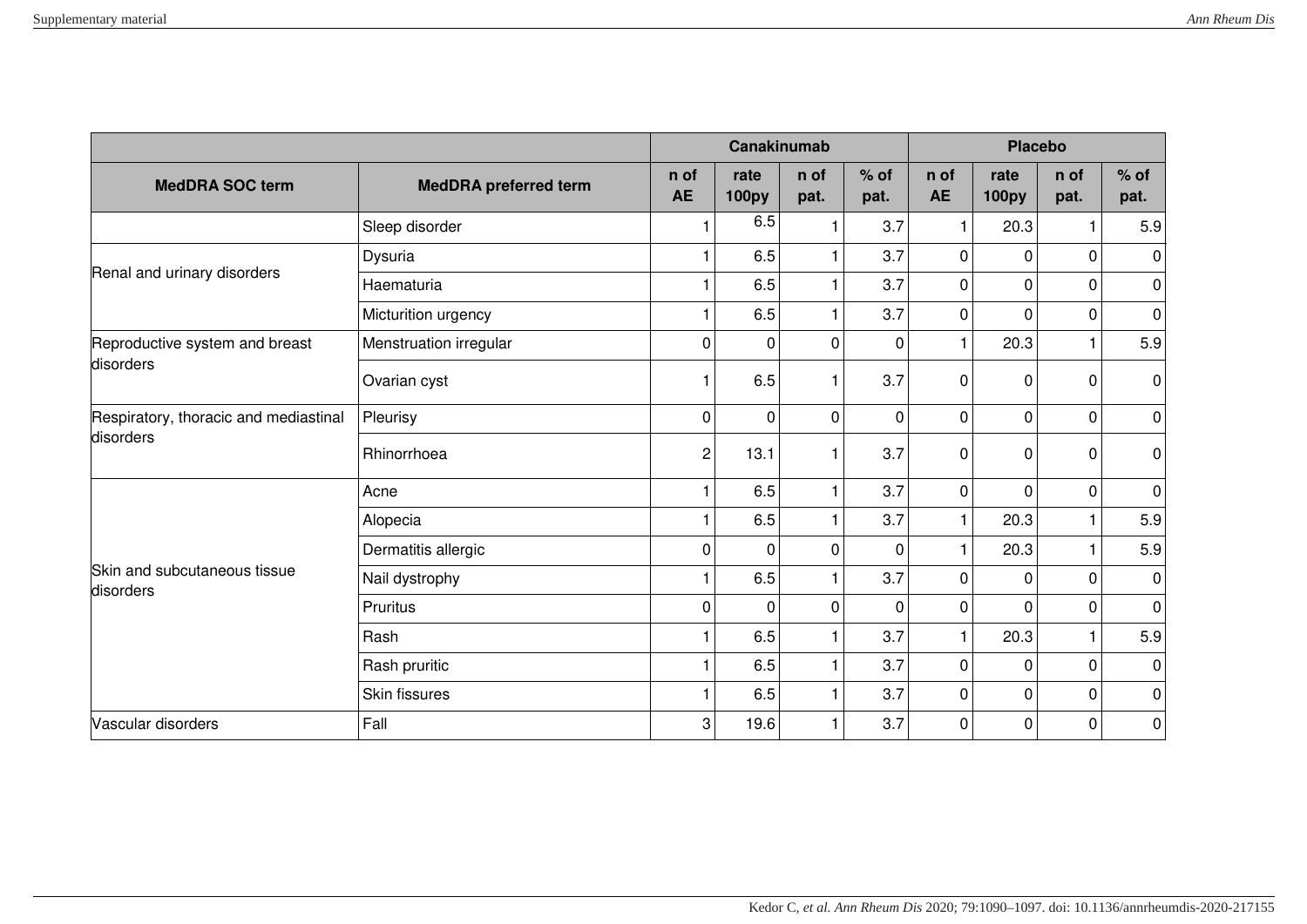|                                                        |           | Canakinumab       |                      |              |                | <b>Placebo</b>    |                      |                 |                |
|--------------------------------------------------------|-----------|-------------------|----------------------|--------------|----------------|-------------------|----------------------|-----------------|----------------|
| <b>MedDRA SOC term</b><br><b>MedDRA</b> preferred term |           | n of<br><b>AE</b> | rate<br><b>100py</b> | n of<br>pat. | $%$ of<br>pat. | n of<br><b>AE</b> | rate<br><b>100py</b> | n of<br>pat.    | $%$ of<br>pat. |
|                                                        | Flushing  |                   | 6.5                  |              | 3.7            | 0                 | 0                    | 0               | $\mathbf 0$    |
|                                                        | Haematoma |                   | 13.1                 | ∽            | 7.4            | 0                 | 0                    | 0               | $\overline{0}$ |
| total                                                  | total     | 98                | 640.1                | 26           | 96.3           | 29                | 590                  | 13 <sub>1</sub> | 76.5           |

N of AE: number of AEs, rate per 100py: rate per 100 patient-years, n(%) of pat.: number (%) of patients who experienced the AE, note: placebo patients who contributed also to canakinumab exposure were counted also there, therefore one canakinumab patient with an AE corresponded to 100\*1/(18+2+7)=3.7%.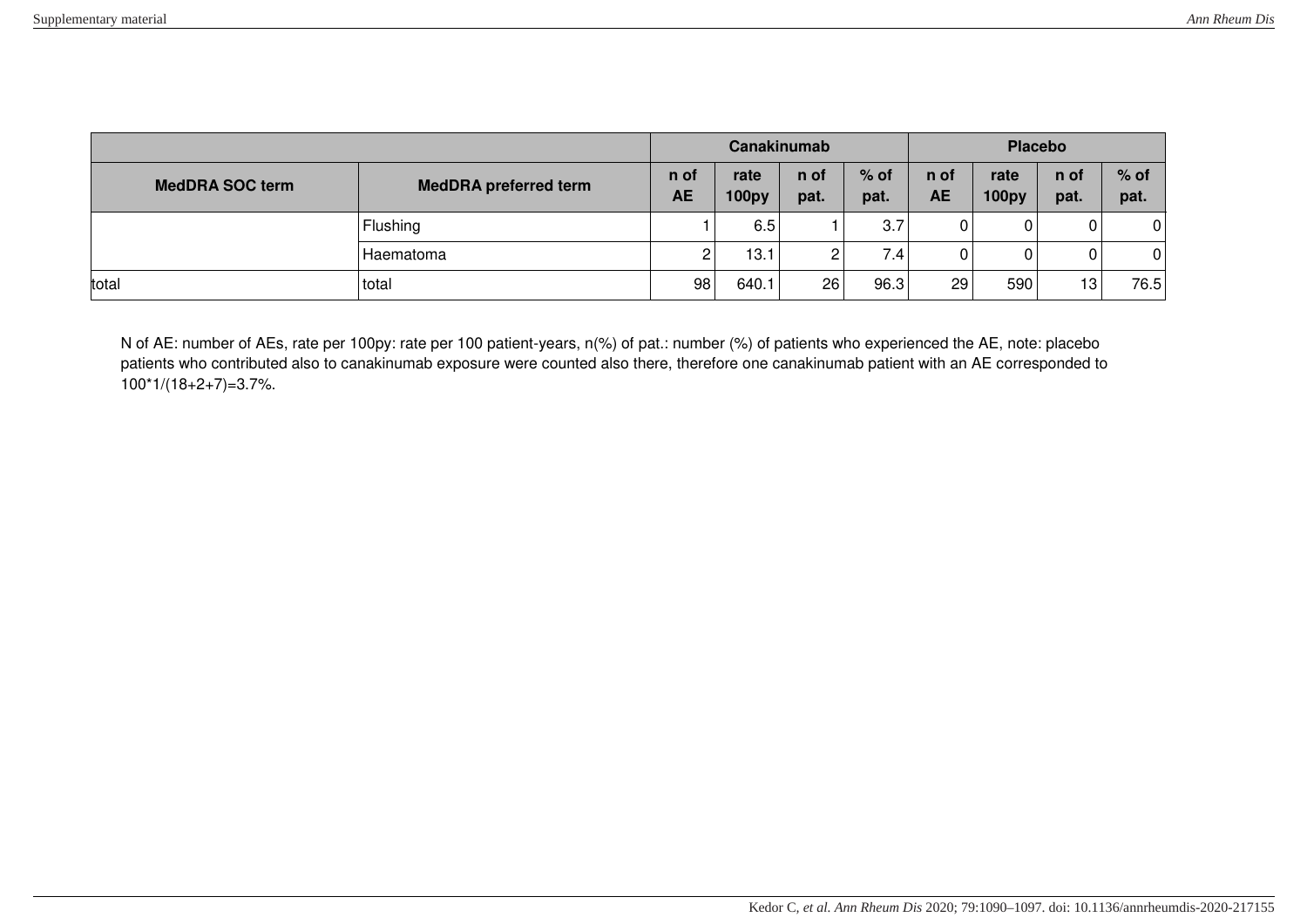

Table S9: Non-serious adverse events observed during the LTE phase

| <b>MedDRA SOC term</b>                               | <b>MedDRA</b> preferred term           | n of<br><b>AE</b> |
|------------------------------------------------------|----------------------------------------|-------------------|
| Gastrointestinal disorders                           | Abdominal pain upper                   | 1                 |
| General disorders and administration site conditions | Fatigue                                | $\mathbf{1}$      |
|                                                      | Influenza like illness                 | 3                 |
| Hepatobiliary disorders                              | Primary biliary cholangitis            | 1                 |
| Infections and infestations                          | Gastrointestinal infection             | $\mathbf{1}$      |
|                                                      | Hand-foot-and-mouth disease            | 1                 |
|                                                      | Infected bite                          | $\mathbf{1}$      |
|                                                      | Nasopharyngitis                        | 6                 |
|                                                      | Periodontitis                          | $\mathbf{1}$      |
|                                                      | Pertussis                              | $\mathbf{1}$      |
|                                                      | Respiratory tract infection            | $\mathbf{1}$      |
|                                                      | Upper respiratory tract infection      | $\mathbf{1}$      |
| Injury, poisoning and procedural complications       | Meniscus injury                        | $\mathbf{1}$      |
| Investigations                                       | Gamma-glutamyltransferase<br>increased | 1                 |
| Musculoskeletal and connective tissue disorders      | Myalgia                                | $\mathbf{1}$      |
|                                                      | Neck pain                              | $\mathbf{1}$      |
|                                                      | Pseudarthrosis                         | 1                 |
|                                                      | Still's disease                        | $\overline{2}$    |
| Psychiatric disorders                                | Sleep disorder                         | $\mathbf{1}$      |
| Reproductive system and breast disorders             | Vulva cyst                             | $\mathbf{1}$      |
| Respiratory, thoracic and mediastinal disorders      | Asthma                                 | $\overline{c}$    |
|                                                      | Cough                                  | $\mathbf{1}$      |
|                                                      | Dysphonia                              | $\mathbf{1}$      |
| Skin and subcutaneous tissue disorders               | Hyperhidrosis                          | $\mathbf{1}$      |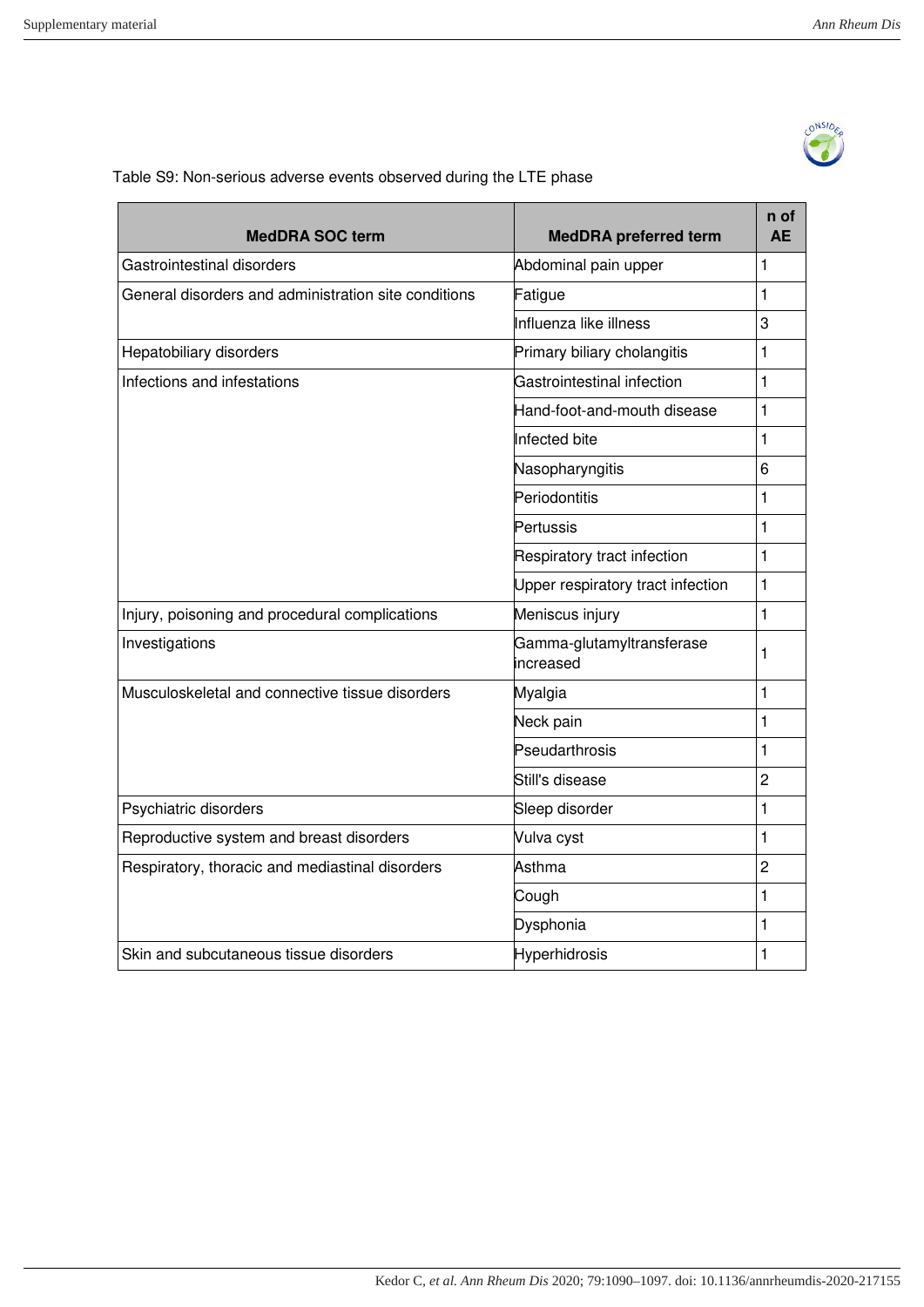

# *Study Protocol for a Multi-Centre, Placebo-Controlled Phase II Study of Canakinumab for the Treatment of Adult-onset Still's disease (AOSD) including an open-label long term extension.*

| Protocol No.:                                                                                                                                                                                                                                                                                                      | CACZ885GDE01T                                                                                              |
|--------------------------------------------------------------------------------------------------------------------------------------------------------------------------------------------------------------------------------------------------------------------------------------------------------------------|------------------------------------------------------------------------------------------------------------|
| EudraCT No.                                                                                                                                                                                                                                                                                                        | 2011-001027-20                                                                                             |
| Protocol version:                                                                                                                                                                                                                                                                                                  | 3.1                                                                                                        |
| Short name of the protocol: CONSIDER                                                                                                                                                                                                                                                                               | (Canakinumab for treatment of adult onset Still's disease to achieve reduction of arthritic manifestation) |
| Date of the protocol:                                                                                                                                                                                                                                                                                              | 20.10.2017                                                                                                 |
| Principal Investigator:<br>Prof. Dr. med. Eugen Feist<br>Specialist in Internal Medicine,<br>Specialist in Rheumatology<br>Charité-Universitätsmedizin Berlin<br>Department of Rheumatology and Clinical Immunology<br>Charitéplatz 1<br>10117 Berlin<br>Tel. + 49 (0)30/450 513 025<br>Fax. +49 (0)30/450 513 986 |                                                                                                            |

Fax. +49 (0)30/450 513 986 E-mail: [eugen.feist@charite.de](mailto:eugen.feist@charite.de)

Supplementary Data\_re-rev\_final\_clean\_final.docx example 30 and 26 and 26 and 26 and 26 and 27 of 26 and 27 of 26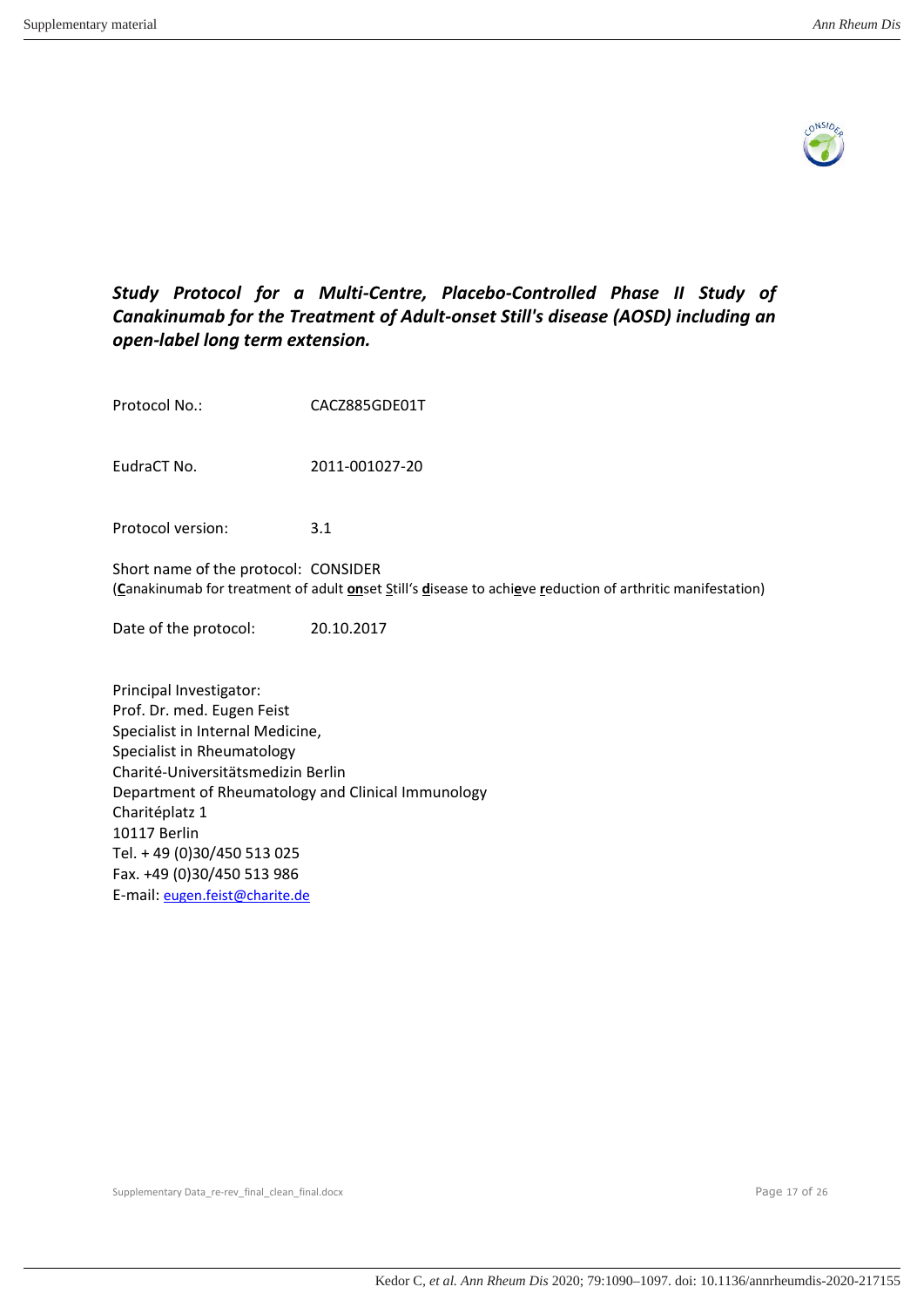

| Protocol Synopsis              |                                                                                          |  |  |  |  |
|--------------------------------|------------------------------------------------------------------------------------------|--|--|--|--|
| Title:                         | A Multi-Centre, Placebo-Controlled Phase II Study of Canakinumab for the                 |  |  |  |  |
|                                | Treatment of Adult-Onset Still's Disease (AOSD)-core study, including an                 |  |  |  |  |
|                                | open-label long-term extension - LTE                                                     |  |  |  |  |
| Acronym:                       | <b>CONSIDER</b>                                                                          |  |  |  |  |
|                                | (Canakinumab for treatment of adult onset Still's disease to achieve                     |  |  |  |  |
|                                | reduction of arthritic manifestation)                                                    |  |  |  |  |
| Study drug:                    | Canakinumab                                                                              |  |  |  |  |
| <b>Clinical phase:</b>         | Ш                                                                                        |  |  |  |  |
| <b>Rationale:</b>              |                                                                                          |  |  |  |  |
|                                | Interleukin-1 antagonists such as canakinumab have been used for the                     |  |  |  |  |
|                                | treatment of AOSD and have had a marked influence on the activity of the                 |  |  |  |  |
|                                | disease, including joint mobility. Results from controlled clinical studies are          |  |  |  |  |
|                                | not, however, currently available.                                                       |  |  |  |  |
| Objectives of the core         | Primary objective:                                                                       |  |  |  |  |
| study:                         | Investigation of the efficacy of canakinumab in patients with AOSD and                   |  |  |  |  |
|                                | active joint involvement in terms of the proportion of patients with a                   |  |  |  |  |
|                                | clinically-significant reduction in disease activity ( $\Delta$ DAS28 > 1.2) following a |  |  |  |  |
|                                | treatment period of 12 weeks.                                                            |  |  |  |  |
|                                |                                                                                          |  |  |  |  |
|                                | Secondary objective:                                                                     |  |  |  |  |
|                                | 1. Evaluation of the safety of canakinumab in patients with AOSD                         |  |  |  |  |
|                                | 2. Evaluation of the efficacy of canakinumab in patients with AOSD and                   |  |  |  |  |
|                                | joint involvement in terms of the ACR and EULAR Response Criteria for                    |  |  |  |  |
|                                | weeks 12 and 24                                                                          |  |  |  |  |
|                                | 3. Proportion of patients achieving low disease activity (< 3.2) or remission            |  |  |  |  |
|                                | (< 2.6) based on DAS28,                                                                  |  |  |  |  |
|                                | 4. Recording of the change in joint mobility using the neutral zero method,              |  |  |  |  |
|                                | 5. Investigation of the general changes in health based on HAQ-DI and SF-                |  |  |  |  |
|                                | 36,                                                                                      |  |  |  |  |
|                                | 6. Improvement in the skin manifestation of AOSD and the frequency of                    |  |  |  |  |
|                                | fever,                                                                                   |  |  |  |  |
|                                | 7. Reduction in inflammatory markers (CRP, ESR, ferritin),                               |  |  |  |  |
|                                | 8. Biomarker analysis (mRNA, protein) aimed at identifying predictive                    |  |  |  |  |
|                                | biomarkers (for those participating in the accompanying project).                        |  |  |  |  |
| <b>Objectives</b><br>оf<br>the | Primary objective:                                                                       |  |  |  |  |
| long-term<br>extension         | Evaluation of the long-term safety of canakinumab in patients with AOSD                  |  |  |  |  |
|                                | and articular involvement                                                                |  |  |  |  |
| part:                          |                                                                                          |  |  |  |  |
|                                | <b>Secondary objectives:</b>                                                             |  |  |  |  |
|                                | 1. Description of the long-term efficacy of canakinumab in patients with                 |  |  |  |  |
|                                | AOSD according to EULAR response criteria (proportion of patients                        |  |  |  |  |
|                                | showing prolonged clinically improvement according to DAS28 low-                         |  |  |  |  |
|                                | disease activity $[< 3.2]$ and remission $[< 2.6]$ , reduction of flares and             |  |  |  |  |
|                                | glucocorticoid intake).                                                                  |  |  |  |  |
|                                | 2. Assessment of health outcome measures (HAQ-DI, SF36), improvement                     |  |  |  |  |
|                                | in skin manifestation and reduction of inflammatory markers of disease                   |  |  |  |  |
|                                | under long-term treatment.                                                               |  |  |  |  |
|                                | 3. Evaluation if a reduced dosage of canakinumab can be used to control                  |  |  |  |  |
|                                | disease activity by down-titration from 4mg/kg/body weight (BW) (max                     |  |  |  |  |
|                                | 300mg)/month to 2mg/kg/BW (max 150mg)/month                                              |  |  |  |  |
| Design                         | Core study: double blind, placebo-controlled                                             |  |  |  |  |
|                                | LTE: open-label                                                                          |  |  |  |  |
| <b>Number of patients:</b>     | 68 (Core phase); 35 (LTE phase)                                                          |  |  |  |  |
| Number of study                | Approx. 14 study centres in Germany                                                      |  |  |  |  |
|                                |                                                                                          |  |  |  |  |

Supplementary Data\_re-rev\_final\_clean\_final.docx example 3 and 26 and 26 and 26 and 26 and 26 and 26 and 26 and 26 and 26 and 26 and 26 and 26 and 26 and 26 and 26 and 26 and 26 and 27 and 27 and 27 and 27 and 27 and 27 an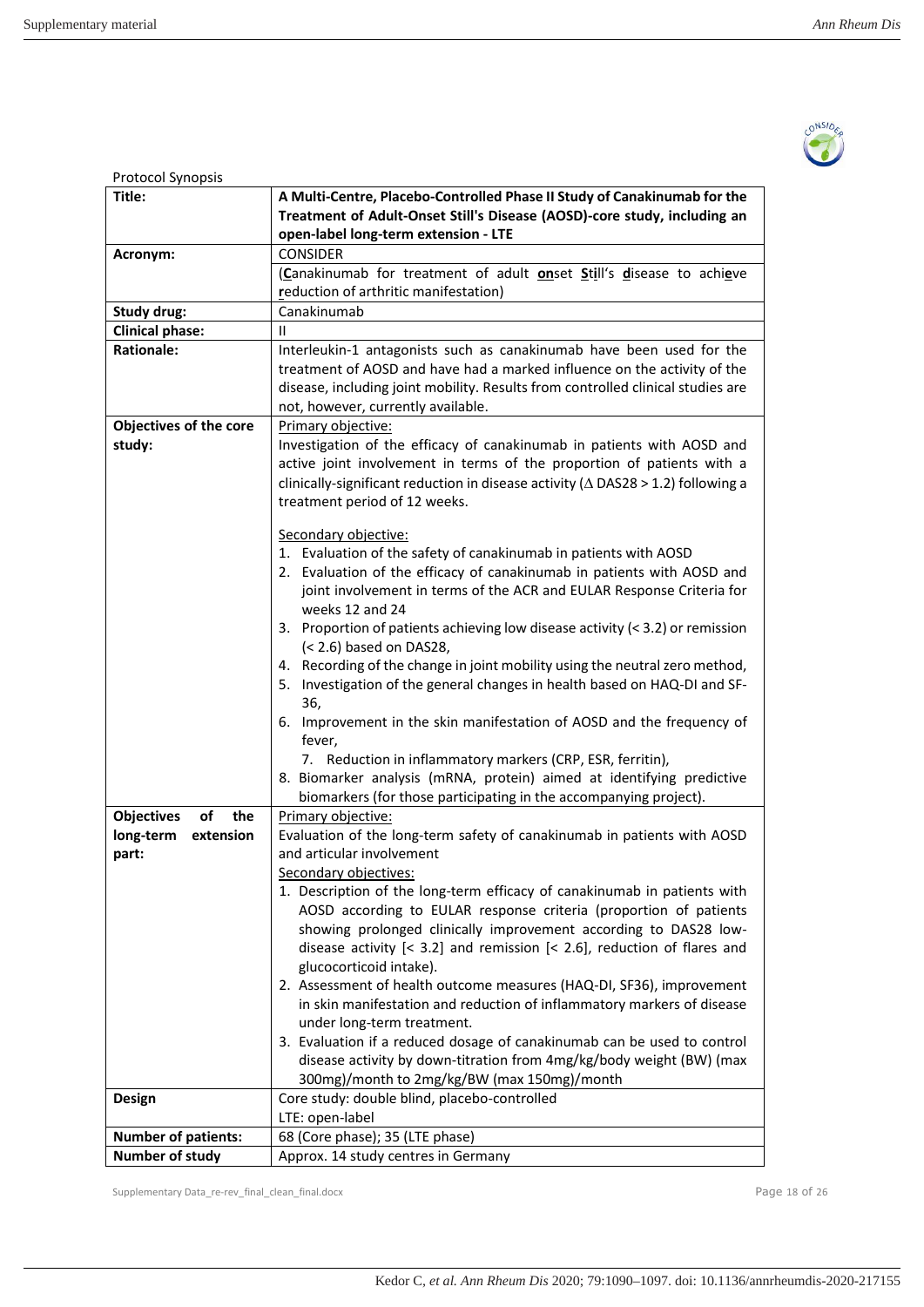

| centres:                   |                                                                                                                                                     |  |  |  |  |  |
|----------------------------|-----------------------------------------------------------------------------------------------------------------------------------------------------|--|--|--|--|--|
| <b>Duration of study</b>   | Core study: 6m                                                                                                                                      |  |  |  |  |  |
| treatment:                 | LTE: 24 m                                                                                                                                           |  |  |  |  |  |
| Duration of                | Screening: up to 4 weeks                                                                                                                            |  |  |  |  |  |
| participation in the       | Study treatment duration (see above)                                                                                                                |  |  |  |  |  |
| study:                     | Follow-Up: up to 3 months                                                                                                                           |  |  |  |  |  |
| Inclusion criteria:        | 1. Written and signed consent from the patient to participate in the study                                                                          |  |  |  |  |  |
|                            | 2. Men and women aged $\geq$ 18 years and $\leq$ 75 years                                                                                           |  |  |  |  |  |
|                            | 3. Fulfilment of AOSD classification criteria (according to Yamaguchi et al,                                                                        |  |  |  |  |  |
|                            | J. Rheumatology, 1992)                                                                                                                              |  |  |  |  |  |
|                            | 4.<br>Disease activity based on DAS28 of $\geq$ 3.2 at screening                                                                                    |  |  |  |  |  |
|                            | 5. At least 4 painful and 4 swollen joints at screening and baseline (of the                                                                        |  |  |  |  |  |
|                            | 28 joints according to DAS28)                                                                                                                       |  |  |  |  |  |
|                            | 6. If undergoing treatment with NSAIDs, stable dose for at least 2 weeks                                                                            |  |  |  |  |  |
|                            | prior to randomisation                                                                                                                              |  |  |  |  |  |
|                            | 7. If undergoing treatment with glucocorticoids, stable dose of <10 mg/day                                                                          |  |  |  |  |  |
|                            | (prednisolone or equivalent) for at least 1 week prior to randomisation                                                                             |  |  |  |  |  |
|                            | 8. If undergoing treatment with conventional DMARD, stable dose for at                                                                              |  |  |  |  |  |
|                            | least 6 weeks prior to randomisation                                                                                                                |  |  |  |  |  |
|                            | 9. Normalisation period for biological DMARDS (anakinra 1 week,                                                                                     |  |  |  |  |  |
|                            | etanercept 2 weeks, adalimumab, certolizumab, abatacept s. c. and                                                                                   |  |  |  |  |  |
|                            | tocilizumab s. c. 1 month, infliximab, golimumab, abatacept and                                                                                     |  |  |  |  |  |
|                            | tocilizumab (i.v.) 3 months, canakinumab 6 months, rituximab 9                                                                                      |  |  |  |  |  |
|                            | months) prior to randomisation                                                                                                                      |  |  |  |  |  |
|                            | 10. In patients of reproductive age, use of an effective method of                                                                                  |  |  |  |  |  |
|                            | contraception as well as negative pregnancy test prior to the study                                                                                 |  |  |  |  |  |
|                            | commencing.                                                                                                                                         |  |  |  |  |  |
| <b>Exclusion criteria:</b> | 1. Previous treatment with the study drug with repeated administration of<br>canakinumab                                                            |  |  |  |  |  |
|                            |                                                                                                                                                     |  |  |  |  |  |
|                            | 2. Intraarticular or intravenous administration of glucocorticoids within 4<br>weeks prior to the baseline or use of narcotic analgesics except for |  |  |  |  |  |
|                            | analgesics permitted within the framework of the investigation (codeine                                                                             |  |  |  |  |  |
|                            | and tramadol)                                                                                                                                       |  |  |  |  |  |
|                            | Presence of another, serious chronic-inflammatory disease<br>3.                                                                                     |  |  |  |  |  |
|                            | Positive hepatitis B antigen (HBsAg), hepatitis C antibodies and/or HIV<br>4.                                                                       |  |  |  |  |  |
|                            | antibodies.                                                                                                                                         |  |  |  |  |  |
|                            | 5.<br>Presence of a relevant, active infection or other diseases, which entail a                                                                    |  |  |  |  |  |
|                            | tendency towards infection.                                                                                                                         |  |  |  |  |  |
|                            | Positive screening for latent tuberculosis, in accordance with usual local<br>6.                                                                    |  |  |  |  |  |
|                            | practice. If patient is taking adequate/isoniazid prophylaxis for 4 weeks                                                                           |  |  |  |  |  |
|                            | before first IP administration, this patient may be randomized.                                                                                     |  |  |  |  |  |
|                            | Raised liver count (raised bilirubin; ALT or AST ≥3-fold the normal range)<br>7.                                                                    |  |  |  |  |  |
|                            | Serum-creatinine concentration >1.5 mg/dl<br>8.                                                                                                     |  |  |  |  |  |
|                            | Inadequate haematological findings (Hb $\leq$ 9 g/dl, neutrophils $\leq$ 2,500/ $\mu$ l<br>9.                                                       |  |  |  |  |  |
|                            | and thrombocytes $\leq 100,000/\mu l$ )                                                                                                             |  |  |  |  |  |
|                            | 10. Simultaneous participation in any other interventional clinical study                                                                           |  |  |  |  |  |
|                            | within the last 30 days preceding the commencement of the study                                                                                     |  |  |  |  |  |
|                            | 11. History of neoplasia with the exception of a curatively treated non-                                                                            |  |  |  |  |  |
|                            | melanoma skin tumour or carcinoma of the cervix treated in situ                                                                                     |  |  |  |  |  |
|                            | without any indication of recurrence within the last 10 years                                                                                       |  |  |  |  |  |
|                            | 12. Relevant cardiac or pulmonary disorders                                                                                                         |  |  |  |  |  |
|                            | 13. Severe intercurrent neurological or psychiatric disorders                                                                                       |  |  |  |  |  |
|                            | 14. Macrophage activation syndrome (MAS) as part of previous treatment                                                                              |  |  |  |  |  |

Supplementary Data\_re-rev\_final\_clean\_final.docx extending the state of 26 and 20 of 26 and 20 of 26 and 20 of 26 and 20 of 26 and 20 of 26 and 20 of 26 and 20 of 26 and 20 of 26 and 20 of 26 and 20 of 26 and 20 of 26 and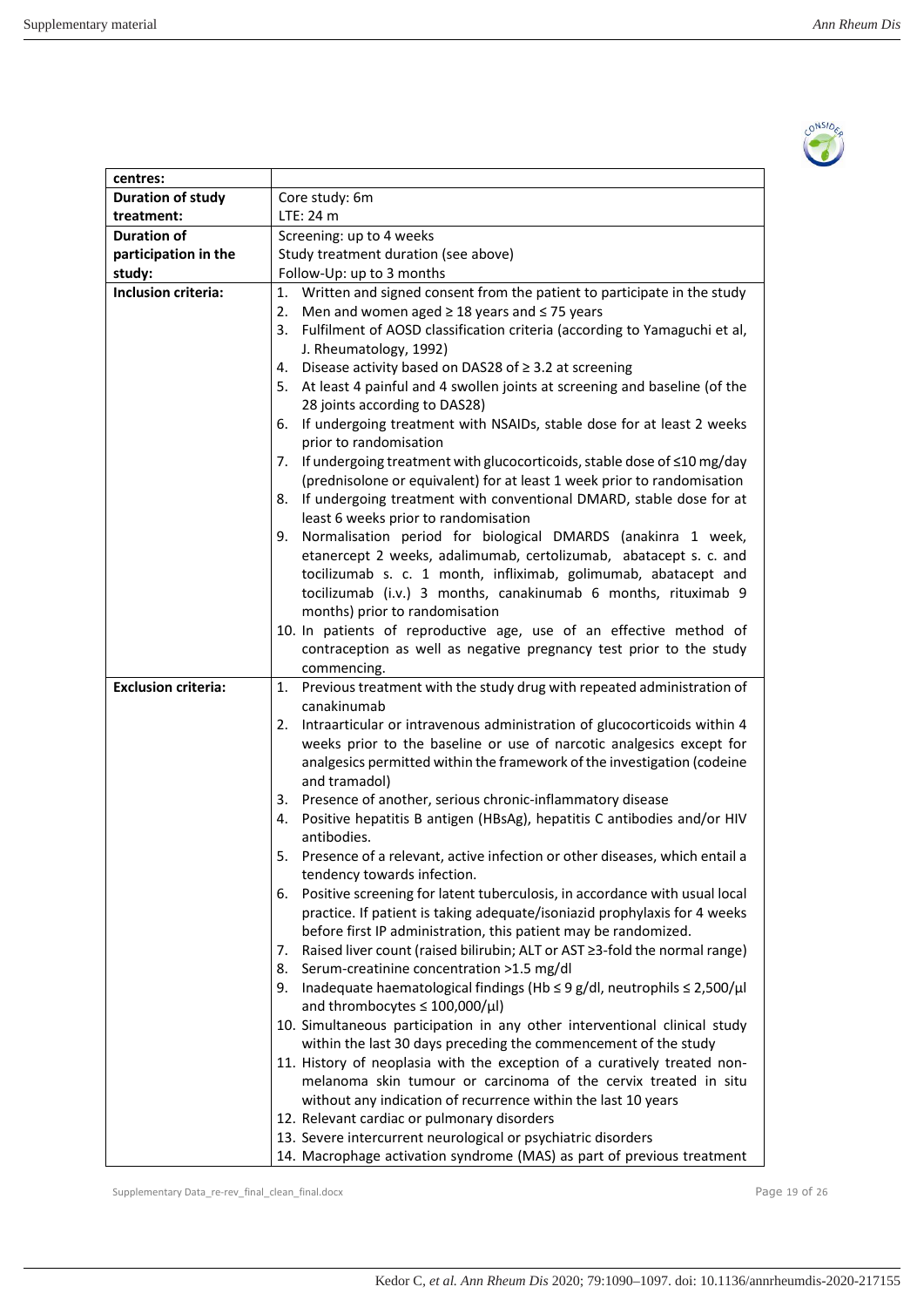

|                                | with IL-1 blockade (e.g. anakinra, rilonacept)                                   |  |  |  |  |  |  |
|--------------------------------|----------------------------------------------------------------------------------|--|--|--|--|--|--|
|                                | 15. Vaccination with a live vaccine within 3 months before the baseline          |  |  |  |  |  |  |
|                                | 16. A history of alcohol or drug abuse in the past 12 months                     |  |  |  |  |  |  |
|                                | 17. ≥400 ml donation or loss of blood up to 8 weeks before the baseline          |  |  |  |  |  |  |
|                                | 18. Pregnancy or breast-feeding                                                  |  |  |  |  |  |  |
|                                | 19. Commitment of the patient to an institution at the direction of an           |  |  |  |  |  |  |
|                                | authority or court                                                               |  |  |  |  |  |  |
| <b>Classification criteria</b> | randomized,<br>placebo-controlled<br>1. Participation<br>the<br>trial<br>in      |  |  |  |  |  |  |
| for entering the LTE:          | (CACZ885GDE01T) (core study)                                                     |  |  |  |  |  |  |
|                                | 2. Considered to be a responder with respect to articular involvement ( $\Delta$ |  |  |  |  |  |  |
|                                | DAS28 > 1.2) as well as to systemic disease manifestation of AOSD at             |  |  |  |  |  |  |
|                                | week 24                                                                          |  |  |  |  |  |  |
|                                | 3. In case of female patient of childbearing potential, she agrees to comply     |  |  |  |  |  |  |
|                                | with effective contraceptive measures, has been using contraception              |  |  |  |  |  |  |
|                                | since the last menses, will use adequate contraception during the study          |  |  |  |  |  |  |
|                                | and has a negative test at week 24                                               |  |  |  |  |  |  |
| Dosage and                     | In the active treatment arm (n=34), the drug being investigated,                 |  |  |  |  |  |  |
| administration of the          | canakinumab, will be administered while the control group (n= 34) will           |  |  |  |  |  |  |
| study drug                     | receive placebo injections. The study drug and the placebo will be               |  |  |  |  |  |  |
|                                | administered subcutaneously.                                                     |  |  |  |  |  |  |
|                                | Canakinumab will be administered subcutaneously in a dose of 4mg/kg              |  |  |  |  |  |  |
|                                | body weight up to a maximum of 300 mg every 4 weeks. No escalation in            |  |  |  |  |  |  |
|                                | dosage is envisaged.                                                             |  |  |  |  |  |  |
|                                | A re-evaluation will take place in week 12. It is expected that at this point in |  |  |  |  |  |  |
|                                | time, approx. 75% of patients will change over from the placebo to the           |  |  |  |  |  |  |
|                                | verum group, if no significant improvement has been achieved according to        |  |  |  |  |  |  |
|                                | DAS28 (a significant improvement is defined as an improvement in DAS28           |  |  |  |  |  |  |
|                                | from visit 2 to visit 5 of $> 1.2$ ).                                            |  |  |  |  |  |  |
| Investigations                 | 1. Blood count, Na, K, creatinine, ALT, AST, GGT, AP, LDH, ferritin and urine    |  |  |  |  |  |  |
| regarding the safety           | test sticks at each visit                                                        |  |  |  |  |  |  |
| of the treatment               | 2. Recording of adverse events over the entire period                            |  |  |  |  |  |  |
|                                | Recording of vital signs and physical examination at each visit<br>3.            |  |  |  |  |  |  |
| Pharmacokinetics               | The serum-canakinumab concentration will be established at all visits from       |  |  |  |  |  |  |
| (PK):                          | the baseline, in episodes of illness and in the event of a macrophage            |  |  |  |  |  |  |
|                                | activation syndrome (MAS) occurring. In the event of an anaphylactic             |  |  |  |  |  |  |
|                                | reaction, samples will be investigated following the injection and at            |  |  |  |  |  |  |
|                                | intervals of 8 weeks.                                                            |  |  |  |  |  |  |
| Pharmacodynamics               | Overall IL-1ß (circulating IL-1ß as well as connected to canakinumab) will be    |  |  |  |  |  |  |
| (PD):                          | investigated at all visits.                                                      |  |  |  |  |  |  |
| Analysis of efficacy:          | Primary endpoint: clinically relevant reduction in DAS28 (>1.2 units)            |  |  |  |  |  |  |
|                                | between baseline (mean DAS28 of visit 1 and visit 2) and week 12 (double         |  |  |  |  |  |  |
|                                | blind period).                                                                   |  |  |  |  |  |  |
|                                | Secondary endpoint parameters:                                                   |  |  |  |  |  |  |
|                                | Joint manifestation:                                                             |  |  |  |  |  |  |
|                                | 1. DAS28 (Disease activity score)                                                |  |  |  |  |  |  |
|                                | 2. ACR (American College of Rheumatology) Response Criteria and                  |  |  |  |  |  |  |
|                                | EULAR response criteria for low disease activity (DAS28 < 3.2) and               |  |  |  |  |  |  |
|                                | remission (DAS28 < 2,6)                                                          |  |  |  |  |  |  |
|                                | Assessment of the level of disability and of quality of life                     |  |  |  |  |  |  |
|                                | 1. Health Assessment Questionnaire Disability Index (HAQ-DI)                     |  |  |  |  |  |  |
|                                | 2. SF-36 health survey                                                           |  |  |  |  |  |  |
|                                | Laboratory tests                                                                 |  |  |  |  |  |  |
|                                | 1. Serological markers for inflammatory reactions (CRP, ESR, ferritin)           |  |  |  |  |  |  |

Supplementary Data\_re-rev\_final\_clean\_final.docx example 30 of 26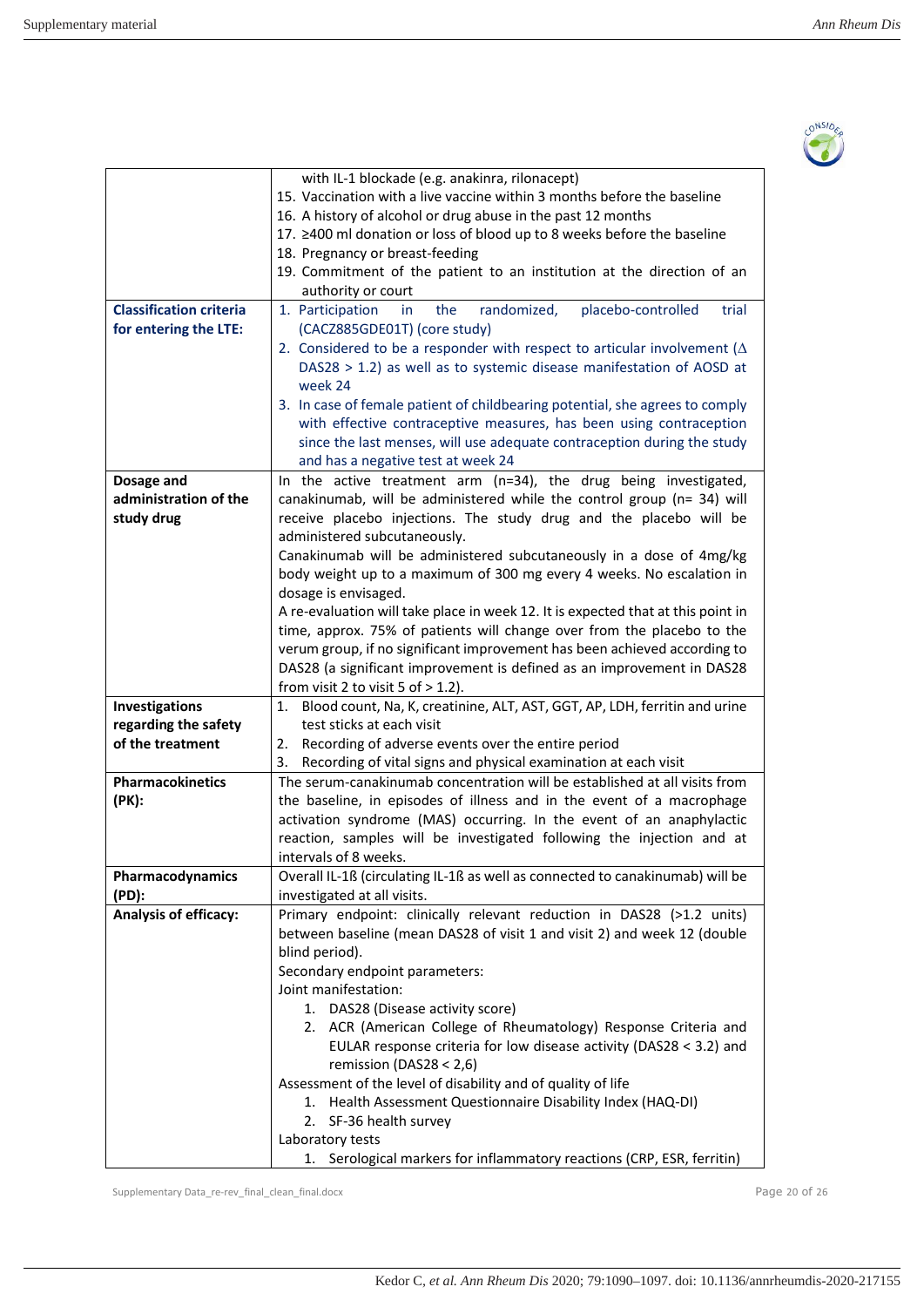

|                                | 2. Immunogenity (anti-canakinumab antibodies) will be established at<br>all visits, in the case of episodes of illness and with MAS. In the event<br>of an anaphylactic reaction occurring, samples will be investigated<br>following the injection and at intervals of 8 weeks.<br>Additional investigations |  |  |  |  |  |  |
|--------------------------------|---------------------------------------------------------------------------------------------------------------------------------------------------------------------------------------------------------------------------------------------------------------------------------------------------------------|--|--|--|--|--|--|
|                                | Optional scientific accompanying project on biomarker analysis:                                                                                                                                                                                                                                               |  |  |  |  |  |  |
|                                | 1. Soluble serum protein in connection with pathomechanism                                                                                                                                                                                                                                                    |  |  |  |  |  |  |
|                                | investigated such as IL-6 and IL-18, S100 as an inflammatory marker;                                                                                                                                                                                                                                          |  |  |  |  |  |  |
|                                | 2. Pharmacogenomic investigations with mRNA profile in connection                                                                                                                                                                                                                                             |  |  |  |  |  |  |
|                                | with investigated pathomechanism for the stratification of patients                                                                                                                                                                                                                                           |  |  |  |  |  |  |
|                                | with regard to responsiveness to treatment;                                                                                                                                                                                                                                                                   |  |  |  |  |  |  |
|                                | 3. Investigations into mRNA expression in connection<br>with                                                                                                                                                                                                                                                  |  |  |  |  |  |  |
|                                | macrophage activation syndrome for Perforin-, SOCS3-, MUNC 12-4;                                                                                                                                                                                                                                              |  |  |  |  |  |  |
|                                | 4. Pharmacogenetic investigations into identifying Single Nucleotide                                                                                                                                                                                                                                          |  |  |  |  |  |  |
|                                | Polymorphisms [SNP], as well as sequencing of the genome for the                                                                                                                                                                                                                                              |  |  |  |  |  |  |
|                                | stratification of patients with regard to responsiveness to treatment.                                                                                                                                                                                                                                        |  |  |  |  |  |  |
| <b>Statistical evaluation:</b> | The statistical evaluation of the safety and efficacy of canakinumab will be                                                                                                                                                                                                                                  |  |  |  |  |  |  |
|                                | conducted according to the Intention-to-treat principle. Patients who have                                                                                                                                                                                                                                    |  |  |  |  |  |  |
|                                | terminated the study early will be counted as non-responders. The DAS28                                                                                                                                                                                                                                       |  |  |  |  |  |  |
|                                | response rates to week 12 (primary endpoint) will be compared by means                                                                                                                                                                                                                                        |  |  |  |  |  |  |
|                                | of Fisher's exact test. This test will also be used to compare secondary binary                                                                                                                                                                                                                               |  |  |  |  |  |  |
|                                | endpoints. The comparison of mean values will be made using the t-tests                                                                                                                                                                                                                                       |  |  |  |  |  |  |
|                                | and Mann-Whitney test. 95% confidence intervals will be stated for all                                                                                                                                                                                                                                        |  |  |  |  |  |  |
|                                | response rates and safety signals.                                                                                                                                                                                                                                                                            |  |  |  |  |  |  |
| <b>Ethical aspects:</b>        | The study will be carried out in accordance with currently valid legal                                                                                                                                                                                                                                        |  |  |  |  |  |  |
|                                | provisions, including the Guidelines on Good Clinical Practice (GCP) and the                                                                                                                                                                                                                                  |  |  |  |  |  |  |
|                                | ethical principles of the Helsinki Declaration.                                                                                                                                                                                                                                                               |  |  |  |  |  |  |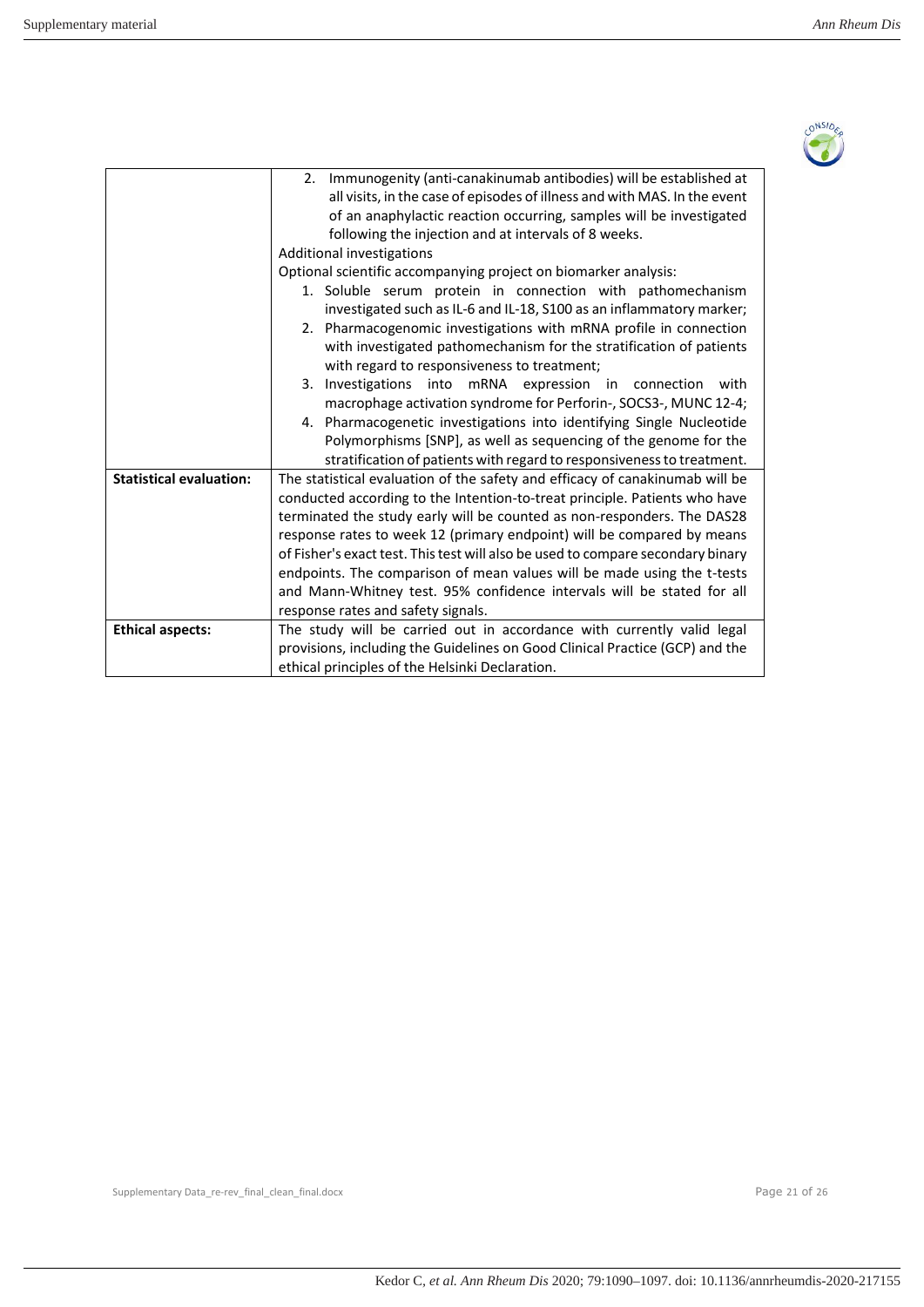

#### **Study Procedures**

| Procedures                                    | Visit 1<br>Screening<br>$(-1$ week to -<br>4 weeks) | Visit 2<br>baseline<br>(Day 0) | Visit BM with<br>accompanying<br>project<br>(Day 7-10) | Visit 3<br>Week 4<br>$(+/- 3$ days) | Visit 4<br>Week 8<br>$(+/- 3 \text{ days})$ | Visit 5<br>Week 12<br>$(+/- 3 \text{ days})$<br>(switch <sup>2</sup> ) | Visit 6<br>Week 16<br>$(+/- 3 \text{ days})$ | Visit 7<br>Week 20<br>$(+/- 3 \text{ days})$ | V8<br>Week 24<br>$(+/- 3$ days)<br>${}^*8$ | End of core<br>study <sup>(7)</sup><br><b>Wk 28/Wk</b><br>40<br>$(+/- 3$ days) |
|-----------------------------------------------|-----------------------------------------------------|--------------------------------|--------------------------------------------------------|-------------------------------------|---------------------------------------------|------------------------------------------------------------------------|----------------------------------------------|----------------------------------------------|--------------------------------------------|--------------------------------------------------------------------------------|
| Informed consent                              | $\boldsymbol{\mathsf{X}}$                           | $x^{(1)}$                      |                                                        |                                     |                                             |                                                                        |                                              |                                              |                                            |                                                                                |
| Demographic data                              | $\pmb{\times}$                                      |                                |                                                        |                                     |                                             |                                                                        |                                              |                                              |                                            |                                                                                |
| <b>Medical history</b>                        | $\pmb{\times}$                                      |                                |                                                        |                                     |                                             |                                                                        |                                              |                                              |                                            |                                                                                |
| Physical examination                          | $\pmb{\times}$                                      | X                              |                                                        | X                                   | X                                           | X                                                                      | X                                            | X                                            | X                                          | X                                                                              |
| Vital signs                                   | $\pmb{\chi}$                                        | $\mathsf{X}$                   |                                                        | $\pmb{\times}$                      | X                                           | $\pmb{\chi}$                                                           | X                                            | X                                            | $\mathsf{X}$                               | X                                                                              |
| Concomitant medication                        | $\pmb{\chi}$                                        | $\pmb{\chi}$                   |                                                        | $\pmb{\times}$                      | $\pmb{\mathsf{X}}$                          | $\pmb{\mathsf{X}}$                                                     | $\pmb{\mathsf{X}}$                           | $\mathsf{X}$                                 | $\mathsf{X}$                               | $\pmb{\mathsf{X}}$                                                             |
| Inclusion or exclusion criteria               | $\pmb{\chi}$                                        | $\mathsf{X}$                   |                                                        |                                     |                                             |                                                                        |                                              |                                              |                                            |                                                                                |
| Adverse events                                |                                                     | $\mathsf{X}$                   | $\mathsf{X}$                                           | $\pmb{\chi}$                        | $\mathsf{X}$                                | X                                                                      | $\mathsf{X}$                                 | X                                            | $\boldsymbol{\mathsf{X}}$                  | $\mathsf{X}$                                                                   |
| Differential blood count                      | X                                                   | X                              |                                                        | $\pmb{\times}$                      | X                                           | X                                                                      | X                                            | X                                            | X                                          | X                                                                              |
| Electrolytes (Na, K)                          | X                                                   | $\pmb{\chi}$                   |                                                        | X                                   | $\pmb{\mathsf{X}}$                          | $\pmb{\mathsf{X}}$                                                     | $\pmb{\mathsf{X}}$                           | X                                            | X                                          | X                                                                              |
| Creatine, ALT, AST, GGT, AP, LDH,<br>ferritin | $\boldsymbol{\mathsf{X}}$                           | X                              |                                                        | $\boldsymbol{\mathsf{X}}$           | X                                           | X                                                                      | X                                            | X                                            | $\boldsymbol{\mathsf{X}}$                  | $\mathsf{X}$                                                                   |
| CRP                                           | $\pmb{\chi}$                                        | $\mathsf{X}$                   |                                                        | $\pmb{\chi}$                        | X                                           | $\mathsf{X}$                                                           | $\mathsf{x}$                                 | $\mathsf{X}$                                 | $\mathsf{X}$                               |                                                                                |
| <b>ESR</b>                                    | $\pmb{\chi}$                                        | $\mathsf{X}$                   |                                                        | $\pmb{\chi}$                        | X                                           | X                                                                      | X                                            | X                                            | $\mathsf{x}$                               |                                                                                |
| Electrophoresis protein                       | X                                                   |                                |                                                        |                                     |                                             |                                                                        |                                              |                                              |                                            |                                                                                |
| Pregnancy test                                | $\pmb{\times}$                                      |                                |                                                        |                                     |                                             |                                                                        |                                              |                                              |                                            |                                                                                |
| Anti-canakinumab antibodies <sup>6</sup>      |                                                     | X                              |                                                        | X                                   | X                                           | X                                                                      | X                                            | X                                            | X                                          | X                                                                              |
| ANA                                           | $\boldsymbol{\mathsf{X}}$                           |                                |                                                        |                                     |                                             | X                                                                      |                                              |                                              | $\mathsf{x}$                               | $\mathsf{X}$                                                                   |
| HIV, Hepatitis B and C serology               | $\pmb{\chi}$                                        |                                |                                                        |                                     |                                             |                                                                        |                                              |                                              |                                            |                                                                                |
| Urine test sticks                             | $\pmb{\times}$                                      | X                              |                                                        | $\boldsymbol{\mathsf{X}}$           | X                                           | X                                                                      | X                                            | X                                            | $\mathsf{x}$                               | X                                                                              |
| ECG                                           |                                                     | $\mathsf{X}$                   |                                                        |                                     |                                             |                                                                        |                                              |                                              |                                            | $\pmb{\chi}$                                                                   |
| Tuberculosis screening 3                      | X                                                   |                                |                                                        |                                     |                                             |                                                                        |                                              |                                              |                                            |                                                                                |
| Joint status (28)                             | X                                                   |                                |                                                        |                                     |                                             |                                                                        |                                              |                                              |                                            |                                                                                |
| Joint status (68/66)                          |                                                     | $\mathsf{X}$                   |                                                        | X                                   | X                                           | X                                                                      | $\mathsf{X}$                                 | X                                            | X                                          |                                                                                |
| Joint mobility <sup>4</sup>                   |                                                     | $\mathsf{X}$                   |                                                        |                                     |                                             | $\pmb{\mathsf{X}}$                                                     |                                              |                                              | $\mathsf{X}$                               |                                                                                |
| PGA                                           | X                                                   | X                              |                                                        | $\boldsymbol{\mathsf{X}}$           | X                                           | X                                                                      | X                                            | X                                            | X                                          |                                                                                |
| PhGA                                          | $\pmb{\times}$                                      | X                              |                                                        | $\pmb{\times}$                      | X                                           | X                                                                      | X                                            | X                                            | X                                          |                                                                                |
| HAQ-DI                                        |                                                     | $\pmb{\times}$                 |                                                        |                                     |                                             | $\pmb{\times}$                                                         |                                              |                                              | $\mathsf{X}$                               |                                                                                |
| $SF-36$                                       |                                                     | $\pmb{\chi}$                   |                                                        |                                     |                                             | $\pmb{\mathsf{X}}$                                                     |                                              |                                              | X                                          |                                                                                |
| Administration of the study drug <sup>5</sup> |                                                     | $\mathsf{X}$                   |                                                        | X                                   | X                                           | $X$ (2)                                                                | $x^{-2}$                                     | $X^{(2)}$                                    |                                            |                                                                                |
| Pharmacodynamics                              |                                                     | $\pmb{\chi}$                   |                                                        | $\pmb{\times}$                      | X                                           | X                                                                      | X                                            | X                                            | X                                          |                                                                                |
| Pharmacokinetic properties <sup>6</sup>       |                                                     | $\pmb{\chi}$                   |                                                        | $\pmb{\times}$                      | X                                           | X                                                                      | $\mathsf{X}$                                 | X                                            | X                                          |                                                                                |
| Optional biomarker study 1                    |                                                     | X                              | X                                                      | X                                   |                                             |                                                                        |                                              |                                              |                                            |                                                                                |
| LTE <sup>8</sup>                              |                                                     |                                |                                                        |                                     |                                             |                                                                        |                                              |                                              | $x^{(8)}$                                  |                                                                                |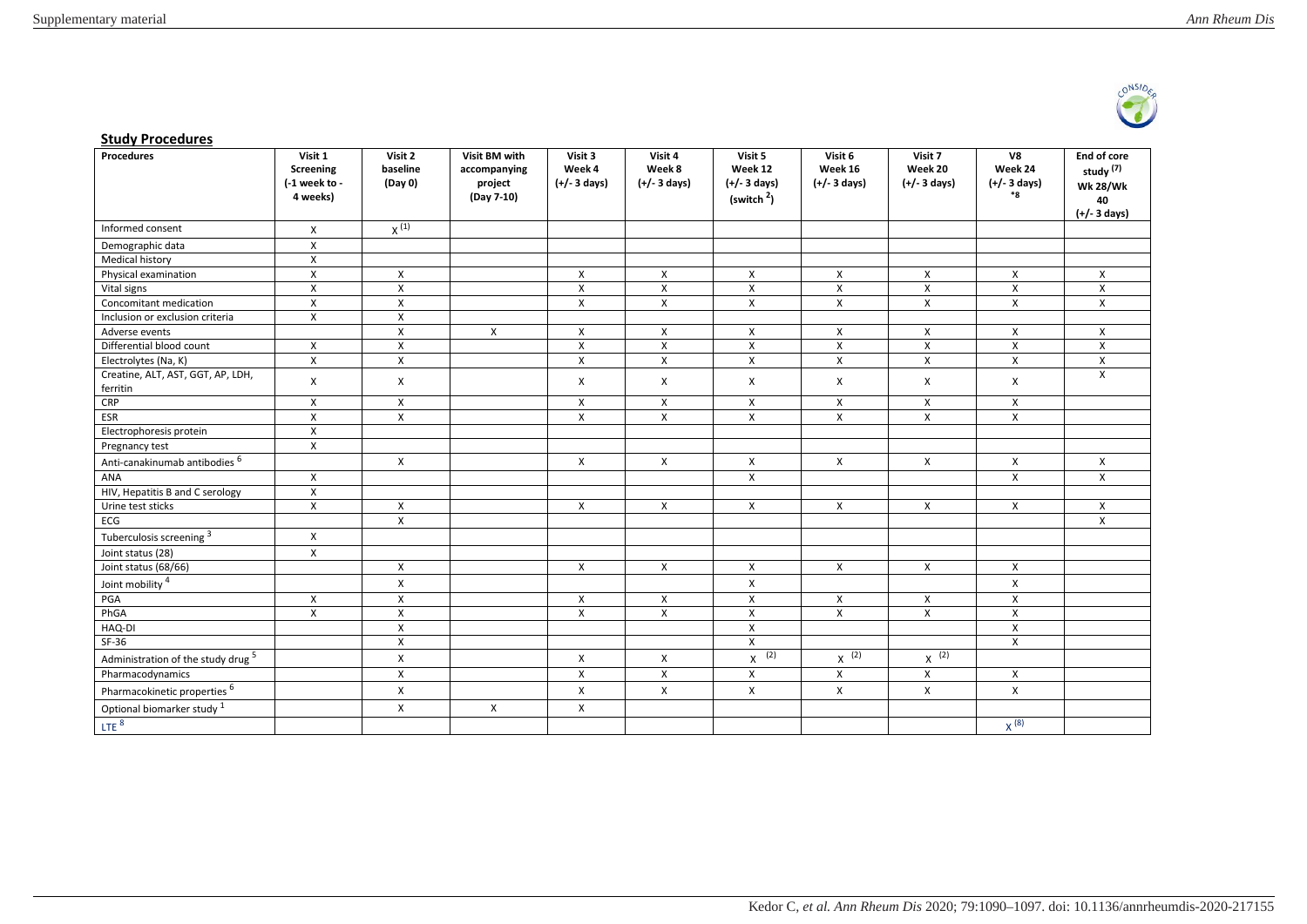

1. Additional informed consent required for the accompanying project. In the event of an episode of illness or MAS or suspected MAS.

2. Responders (∆DAS28 > 1.2) remain under masked treatment until week 40, final injection at week 20. Unblinding of the non-responders: non-responders in the placebo group receive canakinumab 4mg/kg body weight (max. 300 mg) subcutaneously openly at weeks 12, 16 and 20. non-responders in the verum group remain without the study drug in the safety follow-up until week 28.

#### NR: non-responder

3. Chest X-ray within the last 3 months + PPD test and /or Quantiferon test

4. Neutral zero method

5. Subcutaneous injections of canakinumab / placebo are prepared, applied and recorded by an independent drug administrator.

This member of staff is not permitted to carry out any further study-specific actions within the framework of this study.

6. Is established at all visits from baseline, in the event of episodes of illness or MAS, or suspected MAS. In the event of an anaphylactic reaction occurring, samples will be investigated following the injection and at intervals of 8 weeks.

7. for patients not classifying for LTE

#### 8. please refer to LTE-flow-chart, page 8 and study procedures graphic at page 10

In the event of premature discontinuation or termination of the study by a decision of the sponsor, the investigating doctor or the study participant, the visit will be carried out in week 24. Furthermore, a concluding visit will take place while recording the adverse events with an interval of 20 weeks after the last administration of the study drug.

Page 23 of 26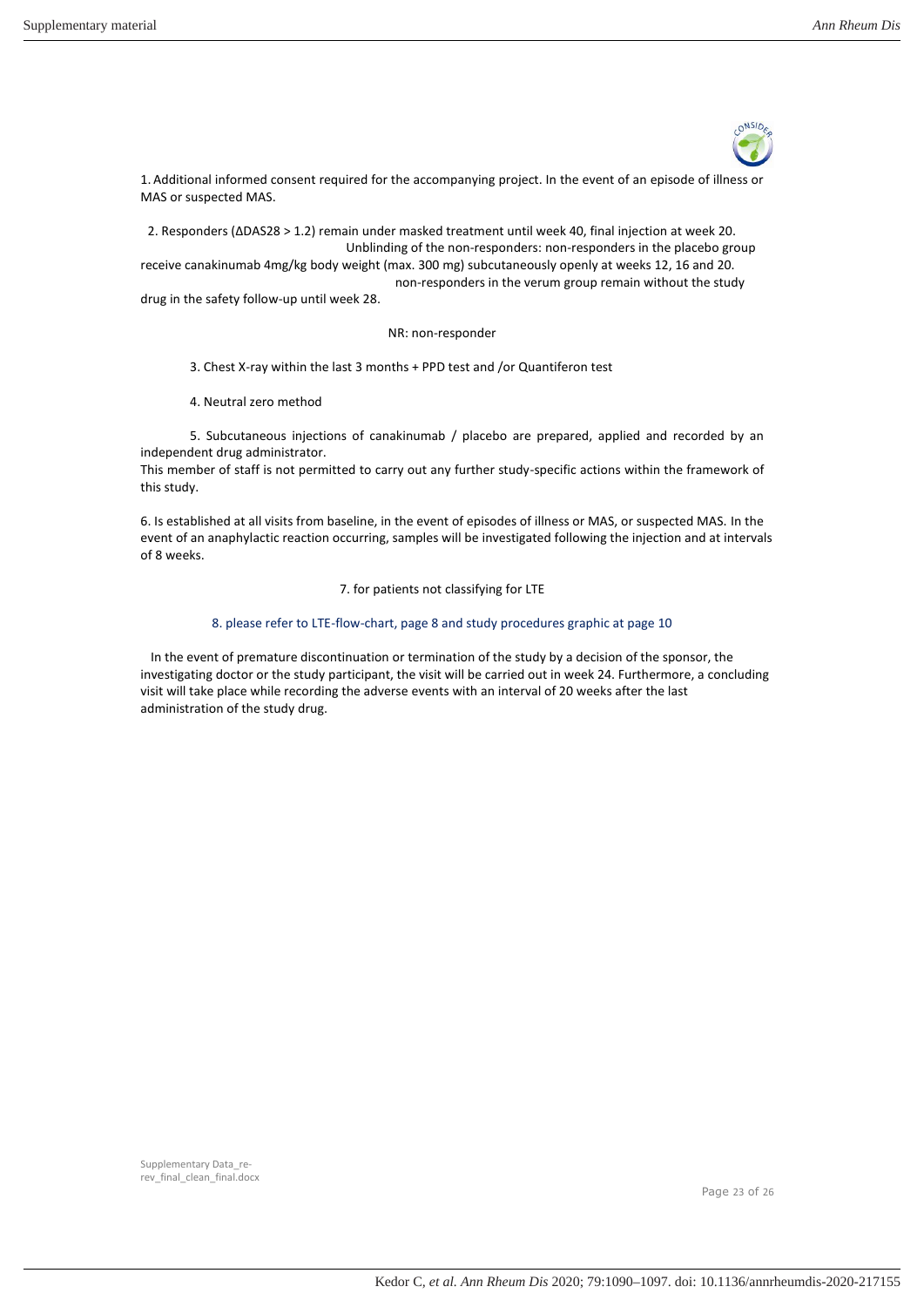

| <b>Study Procedures-LTE</b>       |                                                                            |                                                                        |                            |  |  |  |  |
|-----------------------------------|----------------------------------------------------------------------------|------------------------------------------------------------------------|----------------------------|--|--|--|--|
| <b>Procedures</b>                 | Visit 8<br>Week 24 (end of core<br>study treatment)<br><b>Entry in LTE</b> | Visits $9 - 31$<br><b>Week 28/</b><br>Month $7 - 30$<br>$(+/- 1$ week) | <b>V32/EOS</b><br>Month 33 |  |  |  |  |
| Classification criteria           | X                                                                          |                                                                        |                            |  |  |  |  |
| for LTE                           |                                                                            |                                                                        |                            |  |  |  |  |
| Physical examination              | X                                                                          | X                                                                      | X                          |  |  |  |  |
| <b>Vital signs</b>                | Χ                                                                          | X                                                                      | X                          |  |  |  |  |
| Concomitant                       | X                                                                          | $\mathsf{x}$                                                           | X                          |  |  |  |  |
| medication                        |                                                                            |                                                                        |                            |  |  |  |  |
| <b>Adverse events</b>             | $\pmb{\mathsf{X}}$                                                         | X                                                                      | X                          |  |  |  |  |
| Differential blood<br>count       | X                                                                          | X                                                                      | X                          |  |  |  |  |
| Electrolytes (Na, K)              | X                                                                          | x                                                                      | Χ                          |  |  |  |  |
| Creatine, ALT, AST,               |                                                                            | X                                                                      |                            |  |  |  |  |
| GGT, AP, LDH                      | X                                                                          |                                                                        | X                          |  |  |  |  |
| Ferritin                          | X                                                                          | X                                                                      | X                          |  |  |  |  |
| <b>CRP</b>                        | $\pmb{\mathsf{X}}$                                                         | X                                                                      | X                          |  |  |  |  |
| <b>ESR</b>                        | X                                                                          | X                                                                      | X                          |  |  |  |  |
| Electrophoresis                   |                                                                            |                                                                        |                            |  |  |  |  |
| protein                           | X                                                                          |                                                                        | X                          |  |  |  |  |
| Pregnancy test                    | X                                                                          |                                                                        |                            |  |  |  |  |
| Anti-canakinumab                  | X                                                                          | X                                                                      | X                          |  |  |  |  |
| antibodies <sup>6</sup>           |                                                                            |                                                                        |                            |  |  |  |  |
| <b>ANA</b>                        | Χ                                                                          | X                                                                      | X                          |  |  |  |  |
| Urine test sticks                 | X                                                                          | $\mathsf{x}$                                                           | X                          |  |  |  |  |
| <b>ECG</b>                        | Χ                                                                          |                                                                        | X                          |  |  |  |  |
| Joint status (28)                 | X                                                                          | $\pmb{\mathsf{X}}$                                                     |                            |  |  |  |  |
| Joint status (68/66) <sup>9</sup> | X                                                                          | $x^9$                                                                  |                            |  |  |  |  |
| Joint mobility 9                  | X                                                                          | $x^9$                                                                  |                            |  |  |  |  |
| <b>PGA</b>                        | $\mathsf{x}$                                                               | $\mathsf{x}$                                                           |                            |  |  |  |  |
| PhGA                              | Χ                                                                          | $\pmb{\mathsf{X}}$                                                     |                            |  |  |  |  |
| Evaluation of down-               |                                                                            | $x^{10}$                                                               |                            |  |  |  |  |
| titration criteria <sup>10</sup>  |                                                                            |                                                                        |                            |  |  |  |  |
| $HAQ-DI9$                         | X                                                                          | $x^9$                                                                  |                            |  |  |  |  |
| $SF-369$                          | X                                                                          | $x^9$                                                                  |                            |  |  |  |  |
| Administration of                 |                                                                            | X                                                                      |                            |  |  |  |  |
| canakinumab                       | X                                                                          |                                                                        |                            |  |  |  |  |
| Pharmacodynamics                  | X                                                                          | X                                                                      |                            |  |  |  |  |
| Pharmacokinetic                   |                                                                            | $\overline{\mathsf{x}}$                                                |                            |  |  |  |  |
| properties <sup>6</sup>           | X                                                                          |                                                                        |                            |  |  |  |  |
| Optional biomarker                |                                                                            |                                                                        |                            |  |  |  |  |
| study <sup>1</sup>                | Χ                                                                          |                                                                        |                            |  |  |  |  |

9. 66/68 joint count, joint mobility, HAQ-DI and SF-36 to be performed quarterly

10. down-titration from 4 mg/kg/body weight (BW) (max 300 mg)/month to 2 mg/kg/BW (max 150 mg)/month in case of remission defined as a DAS28 < 2.6 AND no signs of systemic disease activity at two consecutive (monthly) visits, after (and including) visit 9 (week 28).

In case of increasing disease activity or flare under a reduced dosage of canakinumab, up-titration to the initial dosage is possible (for details refer to 3.9).

Page 24 of 26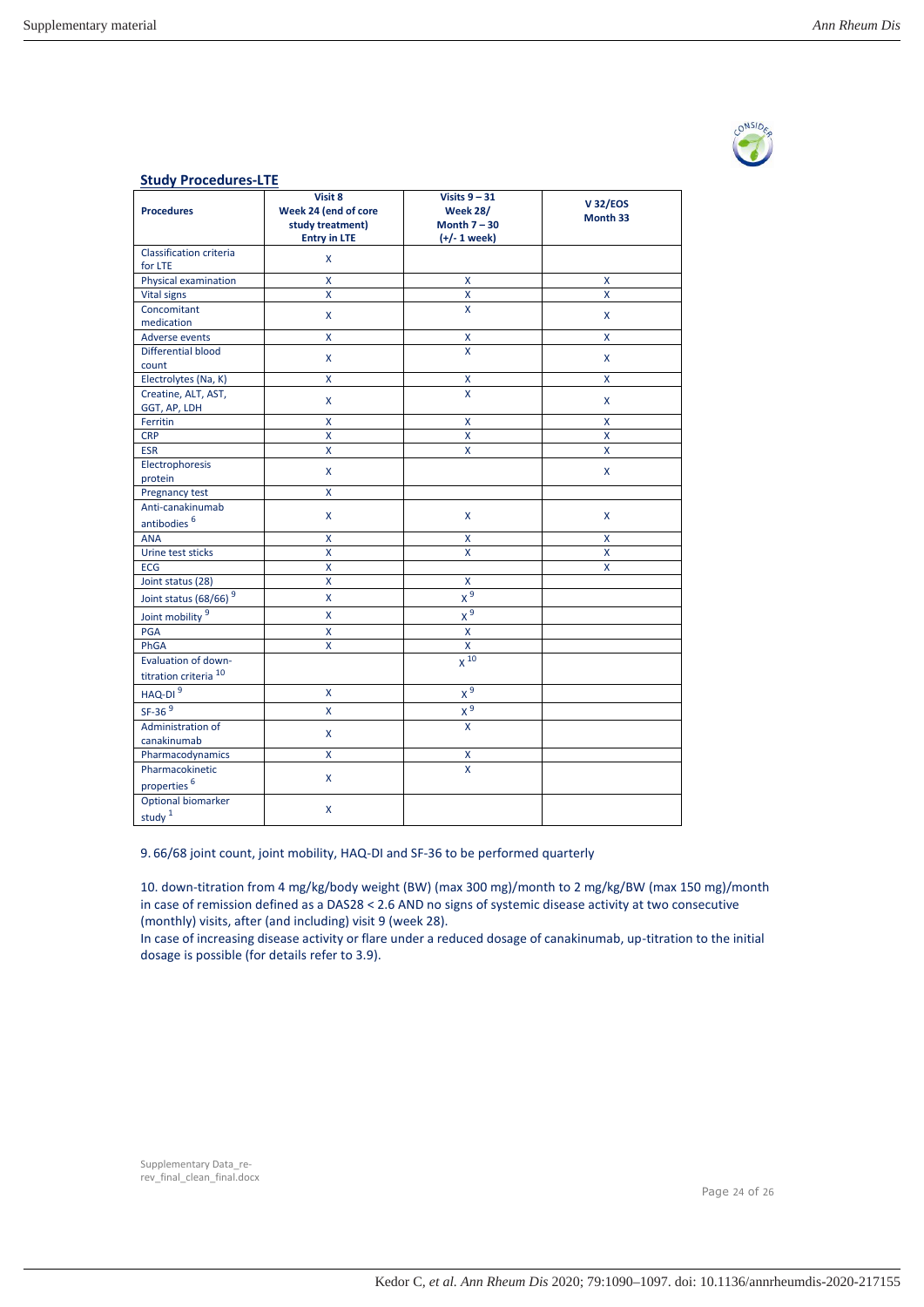

# **CONSIDER - Core** Study procedures



\*1) responder (∆ DAS28 > 1.2) remains under masked treatment until week 40. Final injection at week 20.

Unblinding of the Non-Responder: non-Responder in the placebo group receive canakinumab 4 mg/kg body weight (max. 300 mg) s.c. openly at weeks 12, 16 and 20.

non-Responder in the verum group stay receive no study drug and have a safety follow-up until week 28.

\*2) for patients not classifying for long term extension

 $\circ$ study visit without study drug administration study visit with study drug administration long term extension

Supplementary Data\_re-rev\_final\_clean\_final.docx Page 25 of 26